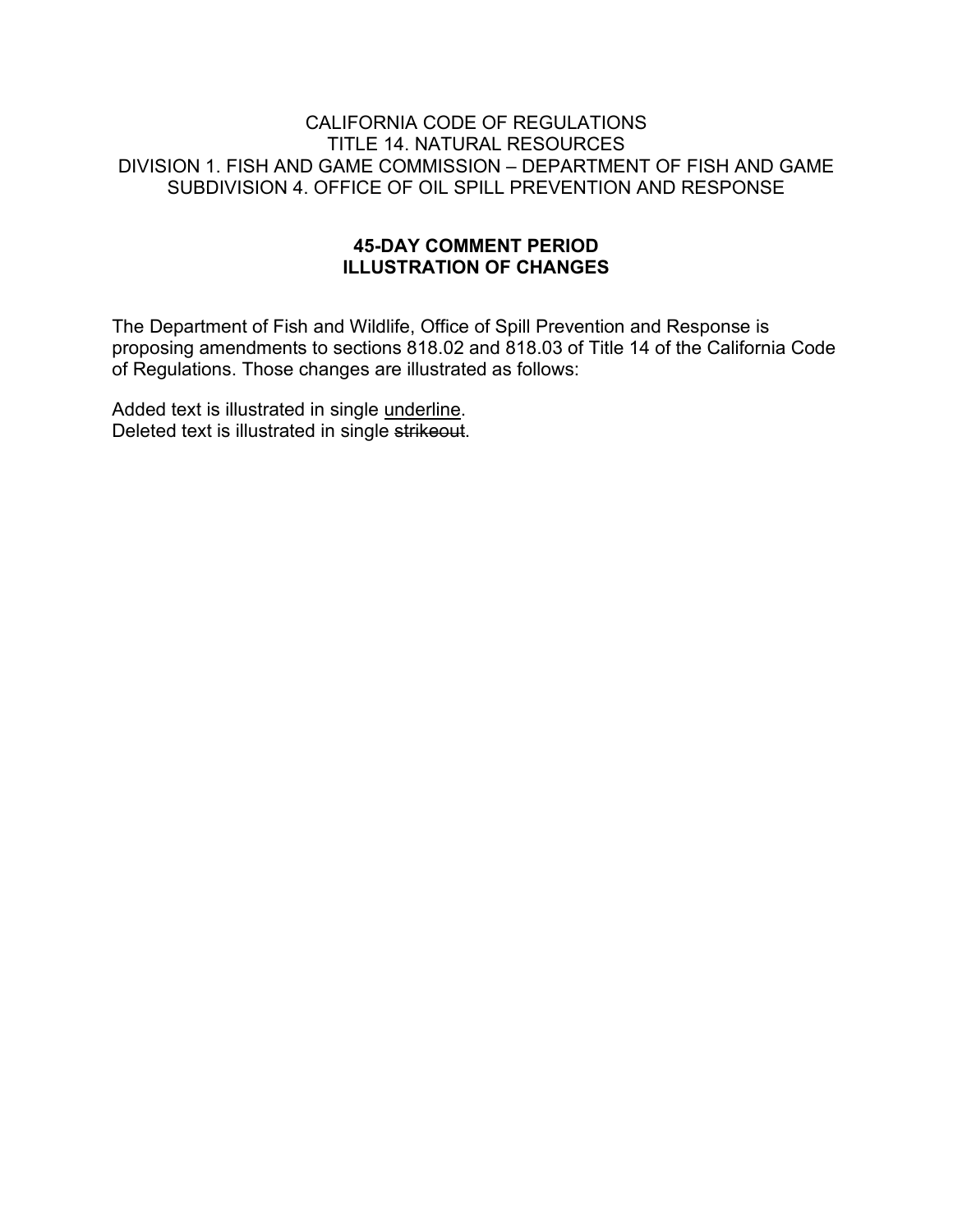# **CALIFORNIA CODE OF REGULATIONS TITLE 14. NATURAL RESOURCES DIVISION 1. FISH AND GAME COMMISSION - DEPARTMENT OF FISH & GAME SUBDIVISION 4. OFFICE OF SPILL PREVENTION AND RESPONSE CHAPTER 3. OIL SPILL PREVENTION AND RESPONSE PLANNING SUBCHAPTER 3. OIL SPILL CONTINGENCY PLANS**

## **§ 818.02. Tank Vessel Plan Content (Except for Those Vessels Carrying Oil As Secondary Cargo Addressed in Section 818.03 of This Subchapter).**

To the degree the information required by Subsections 818.02(b) through (m) exists elsewhere, copies of the pre-existing information may be submitted. If the information provided is not sufficient to meet the requirements of this subchapter, additional information may be requested by the Administrator.

(a) Introductory Material

(1) Each plan shall provide the following information for each tank vessel covered by the plan:

(A) the tank vessel's name, country of registry, year built, classification society, radio call sign, and Lloyd's IMO identification number. For U.S. flagged (registered) tank vessels without a Lloyd's IMO identification number, the vessel's official number (also known as the document number) shall be used;

(B) name, address, phone number, fax number and e-mail address, of the owner and/or operator of the tank vessel(s). This information shall be referenced in the plan title or on a title page at the front of the plan;

(C) the name, address, phone number, fax number and e-mail address, of the person to whom correspondence should be sent;

(D) the tank vessel's classification, hull type, gross registered tonnage (GRT), maximum cargo amounts, length, draft and beam;

(E) a certification statement signed under penalty of perjury by an executive within the plan holder's management who is authorized to fully implement the oil spill contingency plan, who shall review the plan for accuracy, feasibility, and executability. If this executive does not have training, knowledge and experience in the area of oil spill prevention and response, the certification statement must also be signed by another individual within the plan holder's management structure who has this requisite training, knowledge, and experience. The certification shall be submitted according to the following format;

"I certify, to the best of my knowledge and belief, under penalty of perjury under the laws of the State of California, that the information contained in this contingency plan is true and correct and that the plan is both feasible and executable."

 $(signature)$ ,  $(title)$ ,  $(date)$ ;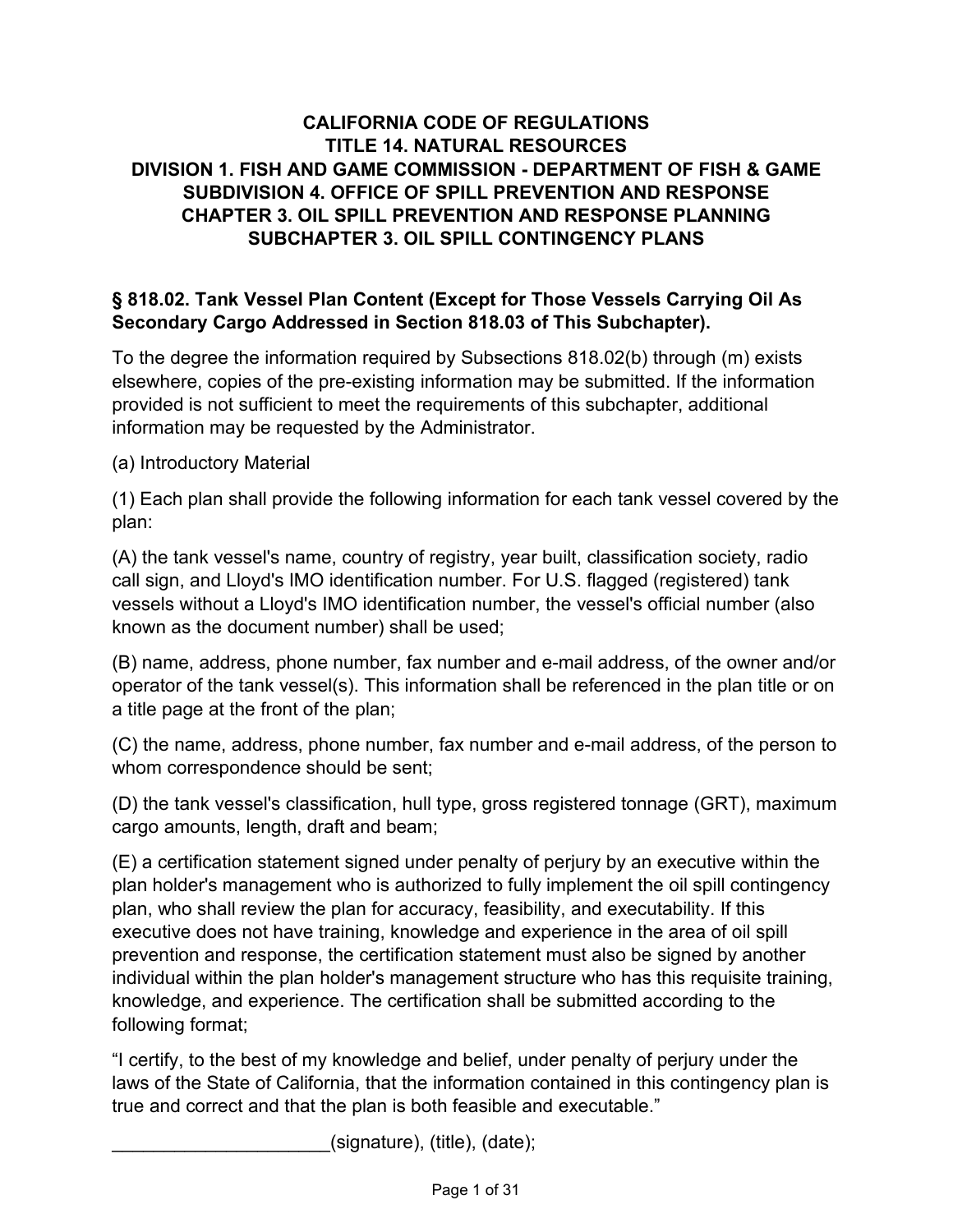(F) the California Certificate of Financial Responsibility (COFR) number for the tank vessel(s) covered by the plan shall be included in the front of the plan, or for fleet plans shall be listed separately in a subsection of the plan.

(2) Each plan shall identify a Qualified Individual, as defined in Chapter 1, Section 790 of this subdivision, and any alternates that may be necessary for the purpose of implementing the plan. If the plan holder contracts for this service, documentation that the Qualified Individual or company, and any identified alternates, acknowledge this capacity shall be included in the plan. If an alternate or alternates are identified in the plan, then the plan shall also describe the process by which responsibility will be transferred from the Qualified Individual to an alternate. During spill response activities, notification of such a transfer must be made to the State Incident Commander at the time it occurs.

(3) Each plan shall provide the name, address, telephone number and facsimile number of an agent for service of process designated to receive legal documents on behalf of the plan holder. If the plan holder contracts for this service, documentation that the agent for services of process acknowledges this capacity shall be included in the plan. Such agent shall be located in California.

(4) Each plan shall identify and ensure by contract or other approved means a certified Spill Management Team, as described in subchapter 5 of this chapter. The certified spill management team shall be the appropriate tier classification, pursuant to section 830.3 of subchapter 5.

(A) The spill management team may have an interim certification for purposes of satisfying contingency plan requirements.

(B) A single spill management team may be listed if it is capable of responding in all geographic regions in which the plan holder operates.

(C) The spill management team may consist of personnel employed by the plan holder or persons affiliated with the plan holder, contracted personnel, or a combination thereof.

(D) If the plan holder contracts for these services, documentation that the certified Spill Management Team acknowledges this capacity shall be included in the plan.

(5) Each plan shall contain evidence of the contract or other approved means (as defined in Section 790 of this subdivision), verifying that any oil spill response organization(s) that are named in the plan will provide the requisite equipment and personnel in the event of an oil spill. This requirement can be met by a copy of the basic written agreement with an abstract of the recovery and/or cleanup capacities covered by the contract. Plan holders shall only contract with an OSRO(s) that has received a Rating by OSPR (as specified in Section 819 of this subchapter) for the booming, onwater recovery and storage, and shoreline protection services required.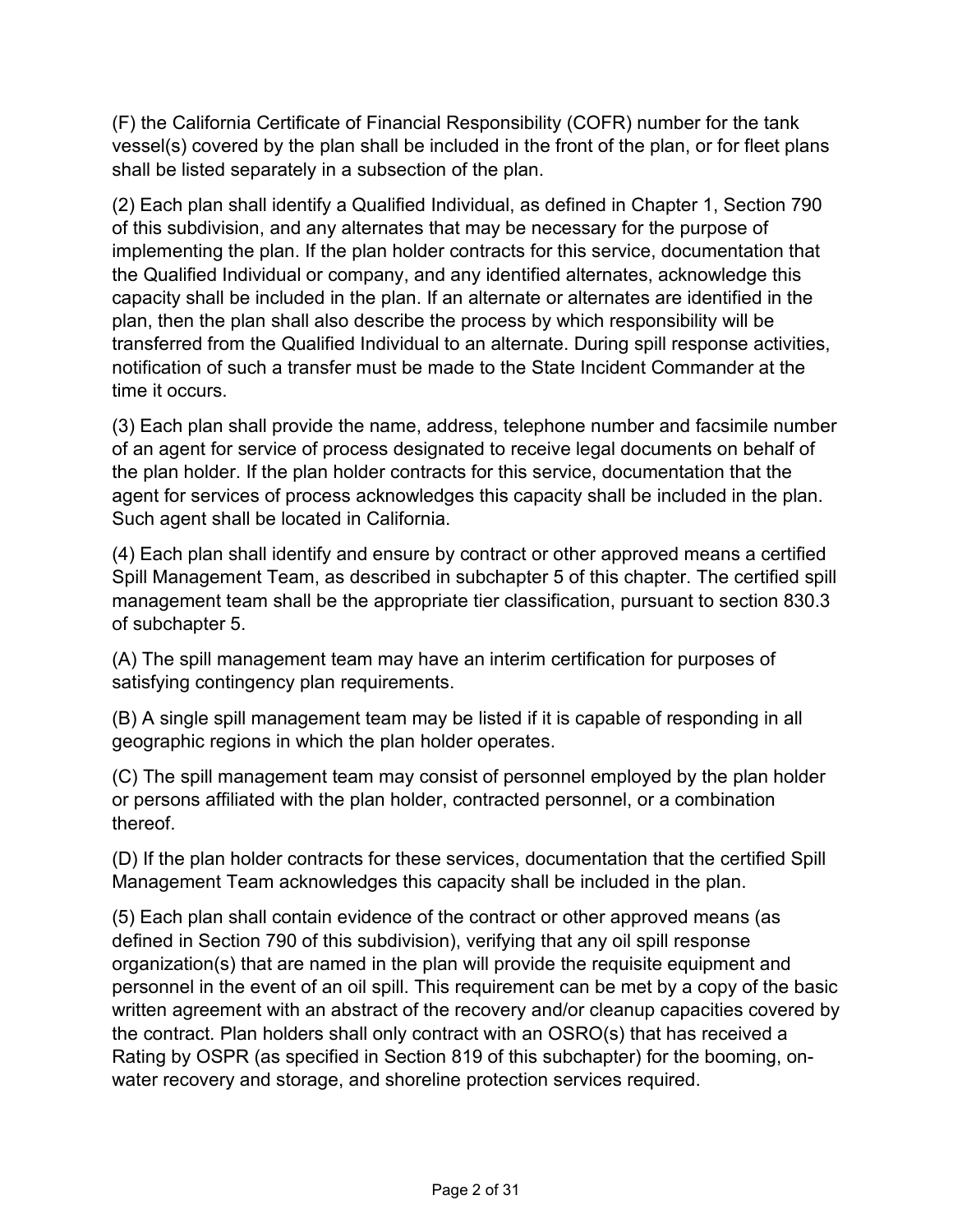### (b) Tank Vessel Description

(1) Each plan shall describe the tank vessel's design and operations with specific attention to those areas from which a spill could reasonably be expected to impact the marine waters of California. This description shall include, at a minimum, the following information:

(A) general arrangement and tank diagrams, including the capacity of each cargo and fuel tank. Information regarding the age, design, and construction of the tank vessel shall be provided.

(B) a description of the types, physical properties and the health and safety concerns of the oil or product carried. A material safety data sheet (MSDS) or equivalent will meet these requirements and can be maintained separately aboard the tank vessel providing the plan identifies its location.

(c) Prevention Measures

(1) Each plan holder shall take all appropriate prevention measures designed to reduce the possibility of an oil spill occurring as a result of collisions, groundings, explosions or operator error during the operation of the tank vessel. These prevention measures shall include, but not be limited to, the following:

(A) documented safe practices in ship operations and a safe working environment;

(B) safeguards against all identified risks and hazards;

(C) properly documented and updated procedures related to safety and pollution prevention;

(D) ensuring personnel are qualified, medically fit and hold proper licenses;

(E) ensuring personnel know how to operate emergency equipment;

(F) ensuring personnel are trained in emergency preparedness (e.g., fire and boat drills, oil spill response, etc.);

(G) appropriate system monitoring duties are performed;

(H) proper preventive maintenance, inspection and testing of equipment or systems, the failure of which could result in a hazardous situation. This includes, but is not limited to, emergency equipment, cargo system integrity, alarms and emergency shutdowns, oil transfer system integrity, and oily water separator;

(I) internal and external audits to verify compliance of actual practice with documented systems, and to assure continuous review and improvement of safety and pollution prevention systems and processes.

(2) Submitting the following documents as appropriate, and maintaining compliance with the state requirements cited in (c)(1)(C) above, will be considered a demonstration of compliance with this subsection (c):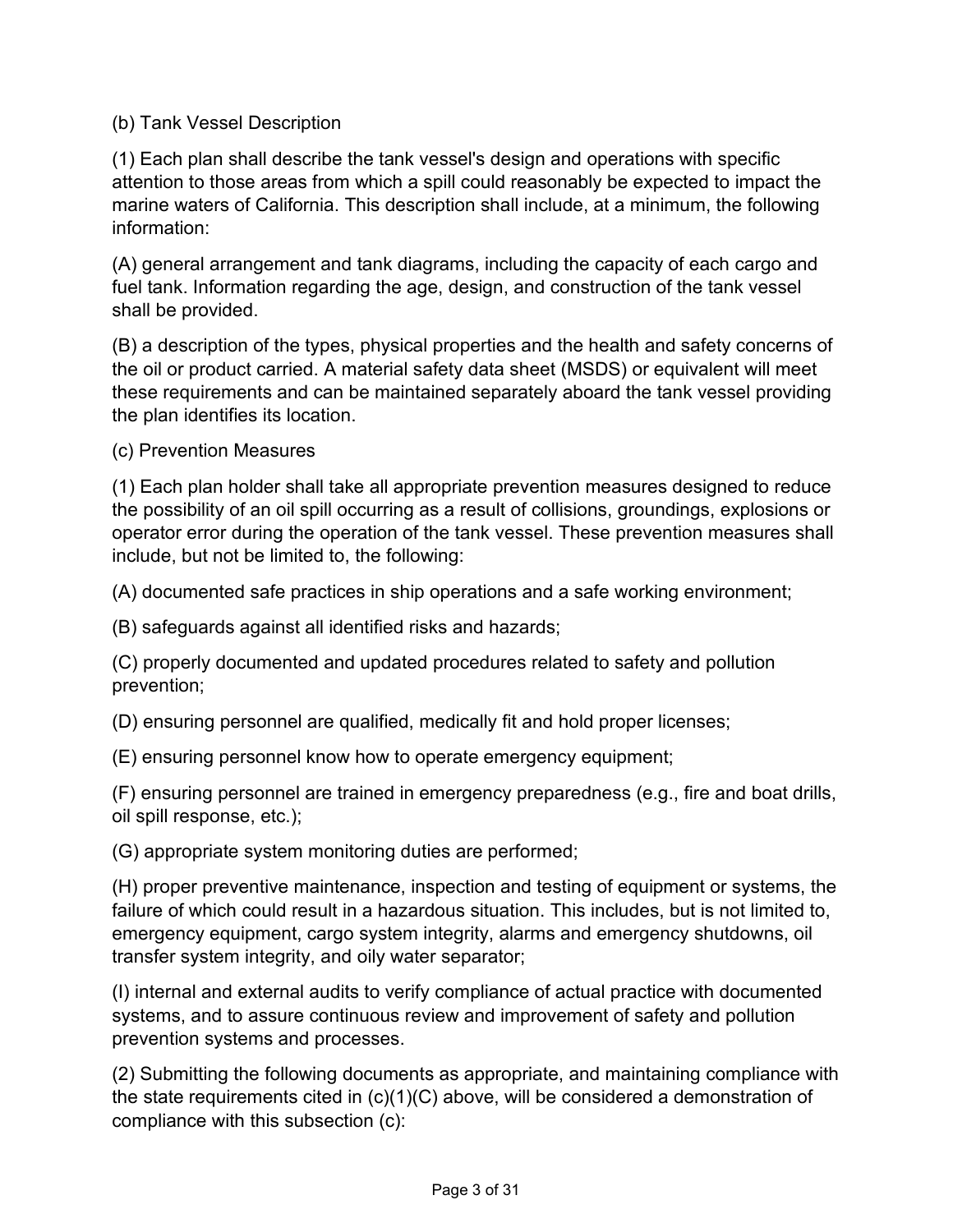(A) As applicable, the owner/operator shall either submit a Certificate Of Inspection (COI) issued by the U.S. Coast Guard, or a summary of certificates issued by a member of the International Association of Classification Societies of the most recent tank vessel inspection, or verify that the tank vessel has such a certificate or summary and that the certificate or summary is available for review.

(B) The owner/operator shall also submit a valid Safety Management Certificate (SMC) for each vessel covered by the plan, as well as a Document of Compliance (DOC) to demonstrate compliance with the performance elements in the International Safety Management (ISM) Code subject to IMO Resolution A.741(18), or shall submit proof of compliance with the American Waterways Operators (AWO) Responsible Carrier Program, if applicable.

(C) Where a plan holder's tank vessel is engaged in transfer operations at a facility subject to Public Resources Code 8755, and the plan holder is in compliance with State Lands Commission regulations for oil transfer operations, the plan holder shall be considered in compliance with rules and regulations for the prevention of oil spills at marine terminals.

### (d) Planning for the Location of Response Resources

The owner/operator must be prepared to respond to a spill anywhere within the marine waters of California where the tank vessel transits. To determine the regions in which response equipment and personnel must be available, the owner/operator shall include in the plan a description of the vessel's normal routes of travel including a list of each of the six Geographic Regions that the vessel transits along these routes. OSPR has developed Shoreline Protection Tables (SP Tables, see Section 790, incorporated by reference herein and posted on OSPR's website) for vessel traffic in California's marine waters. Owners/operators shall meet the response resource and time frame requirements from the appropriate SP Tables when contracting for shoreline protection services.

### (e) Containment Booming and On-Water Recovery

Each plan holder must provide a contract or other approved means for containment booming and on-water recovery response resources up to their Response Planning Volume for all potential spills from the tank vessel that could reasonably be expected to impact the marine waters of California. Each plan must demonstrate response resources sufficient to address potential spills in each Geographic Response Area (GRA) if available, or each coastal zone of the area contingency plan(s) (ACP) through which the tank vessel may transit. (GRA's are geographic subdivisions of ACP areas). To determine the amount of response resources for containment booming and on-water recovery, each plan holder must calculate a Response Planning Volume as outlined below: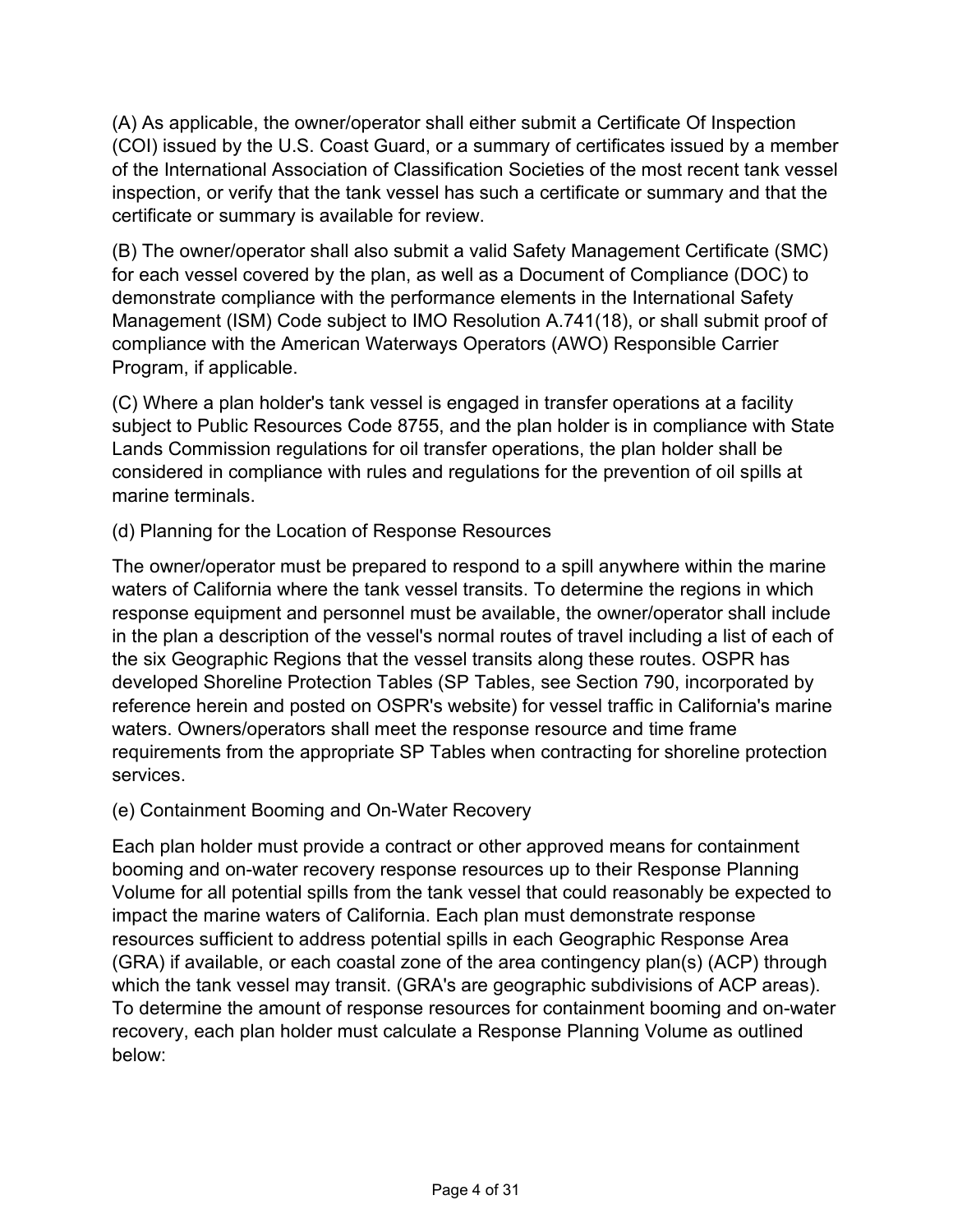### (1) Reasonable Worst Case Spill

To calculate the Response Planning Volume, it is first necessary to determine the reasonable worst case spill for each tank vessel. The reasonable worst case spill is calculated as 25% of the tank vessel's total cargo capacity.

(2) Persistence and Emulsification Factors

(A) The reasonable worst case spill volume is then multiplied by a persistence factor relative to the most persistent type of oil that each tank vessel carries over the marine waters of California. The persistence factors are specified below:

| Oil Group                        | Group 1 | Group 2 | Group 3 | Group 4 |
|----------------------------------|---------|---------|---------|---------|
| Persistence<br><b>Multiplier</b> | .20     | .50     | .50     | .50     |

(B) Emulsification Factors

The volume determined from the calculation above is then multiplied by one of the following emulsification factors, again, based on the type of oil.

| Oil Group                           | Group 1 | Group 2 | Group 3 | Group 4 |
|-------------------------------------|---------|---------|---------|---------|
| Emulsification<br><b>Multiplier</b> | ◢       | .8<br>4 | 2.0     | I .4    |

(C) Response Planning Volume

The total determined by this calculation is a Response Planning Volume.

1. The Response Planning Volumes to be used to determine the amount of equipment and services that must be under contract or other approved means, shall be the greater of the amount necessary to address the Response Planning Volume as calculated in Subsections 818.02(e)(1)-(2) or the Planning Volume for On-water Recovery for Inland/Nearshore Environment calculated for the vessel's federal response plan prepared pursuant to 33 CFR, Part 155, Appendix B. The Planning Volume for On-water Recovery is the Adjusted Volume from the federal calculations determined prior to establishing response tiers utilizing the mobilization factors;

2. the calculations used to determine the Response Planning Volume shall be included in the plan.

(3) Response Capability Standards

The equipment and personnel necessary to address the Response Planning Volume is brought to the scene of the spill over a period of time. The timeframes are dependent upon the GRA or Geographic Region in which the tank vessel transits and is specified in the tables in this subsection.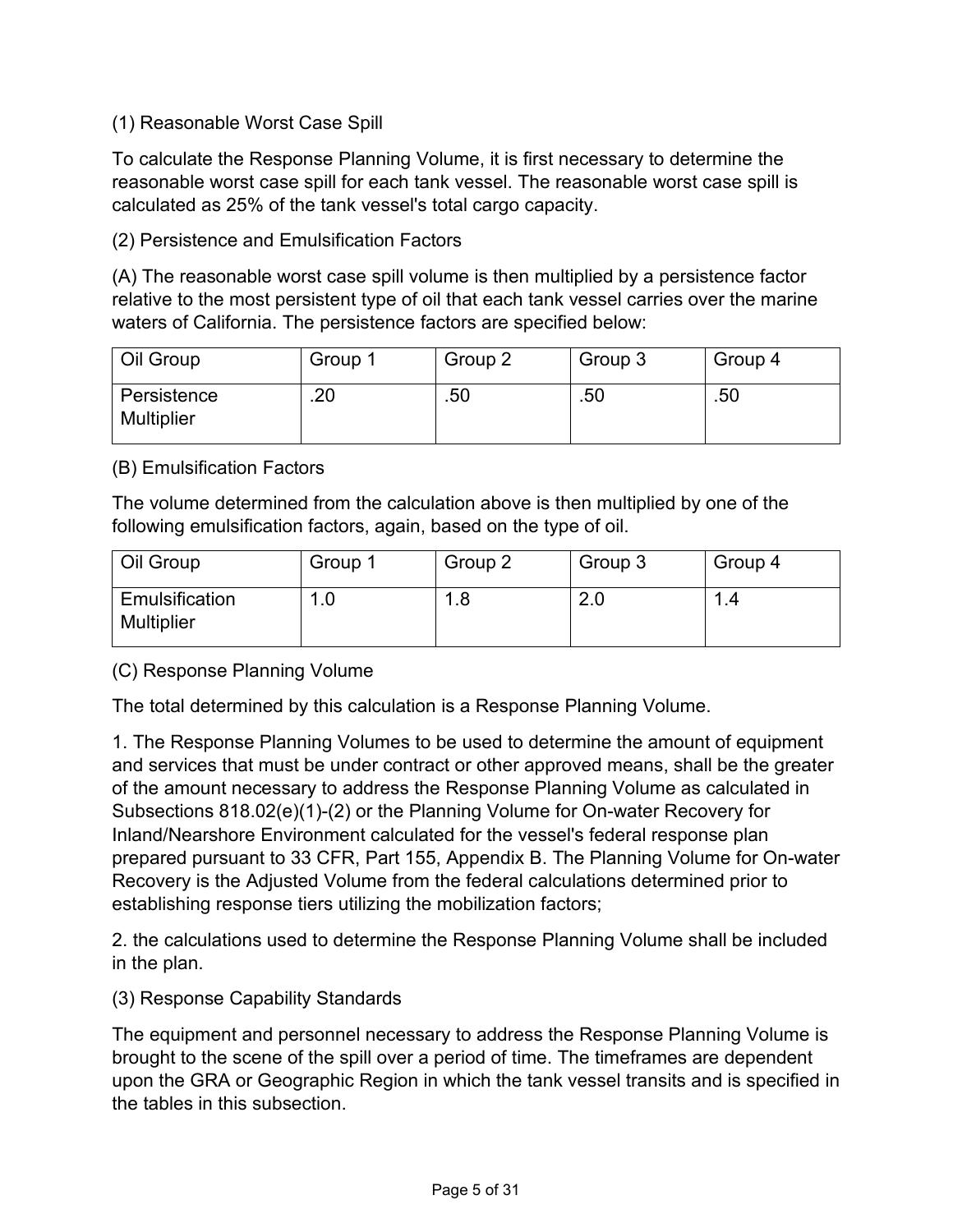The standards set forth in this section are only planning standards and may not reflect the exigencies of actual spill response. However, these are the standards that must be used to determine the amount of equipment and personnel that must be under contract or other approved means. Response resources in addition to those under contract must be identified and a call-out procedure in place to access this equipment if the tank vessel has a spill that exceeds the Response Planning Volumes. The owner/operator is ultimately responsible for addressing the entire volume of an actual spill regardless of the planning volume.

(A) On-Water Daily Recovery Rates and Containment Boom Amounts

1. The total amount of on-water recovery equipment and services required shall be the lesser of the amount necessary to address the Daily Recovery Rates established in Subsection 818.02(e)(3)(B) below or the Response Planning Volume determined in Subsection 818.02(e)(2)(C).

2. The amount of response resources and the timeframes for delivery are specified in Subsection 818.02(e)(3)(B)(4) below. The barrels per day capability figure is the total amount of on-water recovery equipment that must be at the scene of the spill at the hour specified which is measured from the time of notification, as described in this subchapter. All on-water recovery response resources shall be capable of being deployed and operable within one hour of arrival at the scene of the spill or drill but no later than the designated timeframe for each risk zone.

3. The equipment identified for a specific area must be appropriate for use in that area given the limitations of the geography, bathymetry, water depths, tides, currents and other local environmental conditions. For those areas that require shallow-water response capability (refer to the relevant U.S. Coast Guard Area Contingency Plan), the plan shall provide for an adequate number of shallow-draft vessels (as defined in Section 815.05 of this subchapter) to be owned or under contract or other approved means. Additionally, the equipment identified shall also be appropriate for use on the type of oil identified.

4. The timeframes for equipment delivery and deployment as specified in this Subsection do not take into account the time required to conduct a health and safety assessment of the site as set forth in Subsection 818.02(g)(8), and as required by the California Occupational and Safety Administration. In addition, these timeframes do not account for delays that may occur due to weather or seastate. The actual time necessary to deliver and deploy equipment will be assessed at the time of an incident or a drill and will take into account the prevailing conditions of weather and seastate, as well as the site assessment requirements.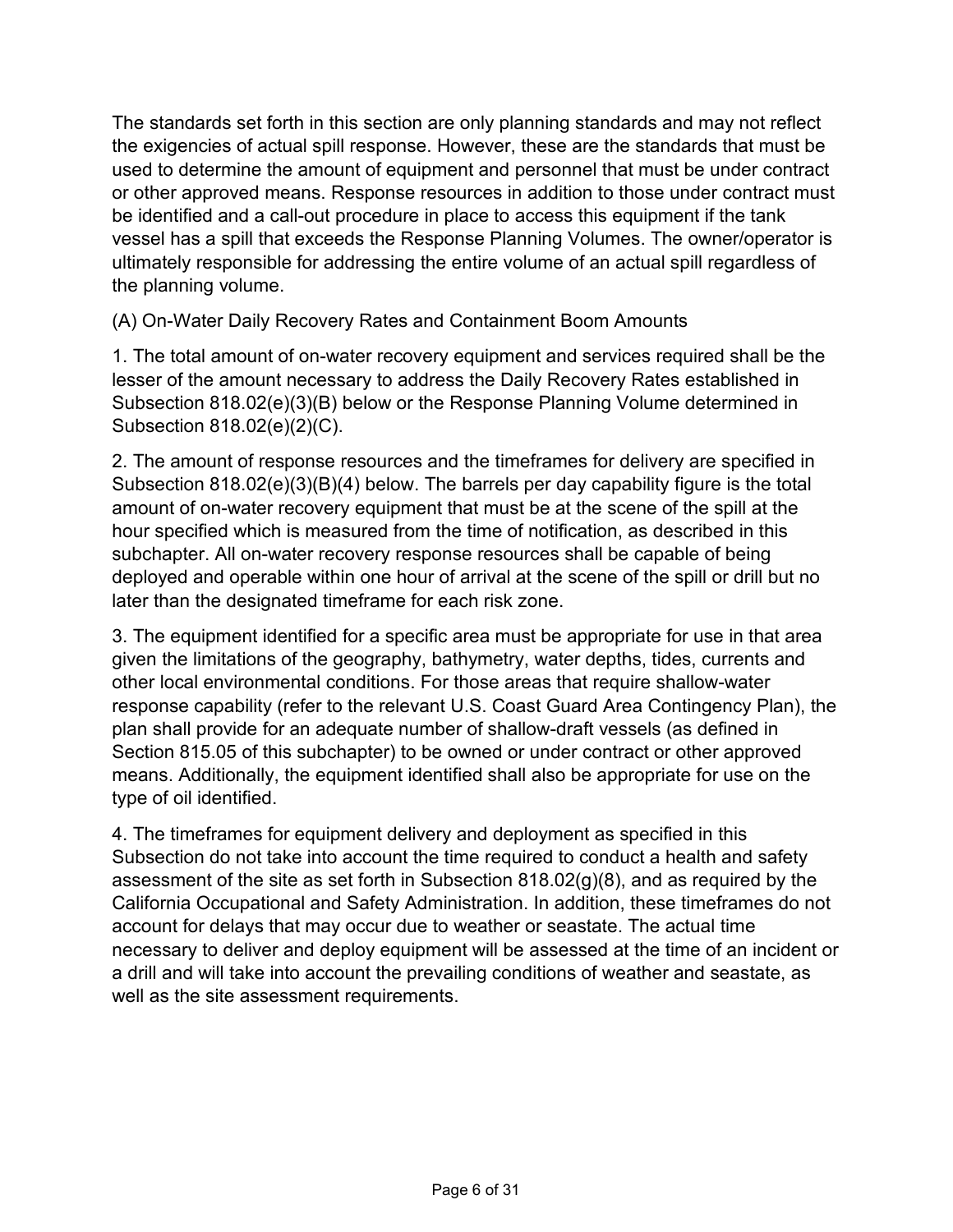### (B) Daily Recovery Rate

| On-scene<br>Times                                                            |                             | 2 hour<br>(i) | (ii)   | 4 hours 6 hours $12$<br>(ii) | hours  | 18<br>hours | 24<br>hours | 36<br>hours | 60<br>hours |
|------------------------------------------------------------------------------|-----------------------------|---------------|--------|------------------------------|--------|-------------|-------------|-------------|-------------|
| High<br>Volume<br>Ports                                                      | On-water<br>Recovery        | 3,125         | 13,280 | 23,437                       | 23,437 | 27,343      | 31,250      | 46,875      | 78,125      |
|                                                                              | Containment<br>Booming (ft) | 2,000         |        |                              |        |             |             |             |             |
| Facility<br><b>Transfer</b><br>Areas &<br>Santa<br><b>Barbara</b><br>Channel | On-water<br>Recovery        | 3,125         |        | 6,250                        | 19,531 | 23,437      | 25,390      | 35,156      | 66,406      |
| Balance of On-water<br>the Coast                                             | Recovery                    | 3,125         |        | 3,750                        | 11,719 | 15,625      | 19,531      | 31,250      | 62,500      |

i. At the facility/transfer points within facility transfer areas or during transfers at anchorage designations within the High Volume Ports, there must be 3,125 barrels/day, or 10% of the vessel's cargo capacity, whichever is less, of on-water recovery capability that can be mobilized and on-scene within two hours of notification. If a facility/transfer point within a High Volume Port maintains and can immediately deploy containment equipment for a 3,125 barrel spill, or 10% of the vessel's cargo capacity, whichever is less, the initial on-water recovery capability can be on-scene within three hours rather than two hours.

The 2,000 feet of containment boom is required within one-half (1/2) mile of identified Oil Pollution Risk Areas (OPRAs), which are found at the following latitude/longitude locations:

For the San Francisco Bay/Sacramento-San Joaquin Delta:

Suisun Bay-Bencia Bridge: 38 2.5N; 127 7.5W

Carquinez Bridge: 38 3.6N; 122 13.6W

Deep Water Channel: 38 2.5N; 122 21.9W

San Pablo Bay-Richmond/San Rafael Bridge: 37 56.1N; 122 26.8W

San Francisco Central Bay: 37 50.5N; 122 26.0W

San Francisco Bay Bridge: 37 47.9N; 122 22.6W

South Bay - Oakland/Anchorage 9: 37 41.5N; 122 16.2W

San Mateo Bridge: 37 35.1N; 122 15.0W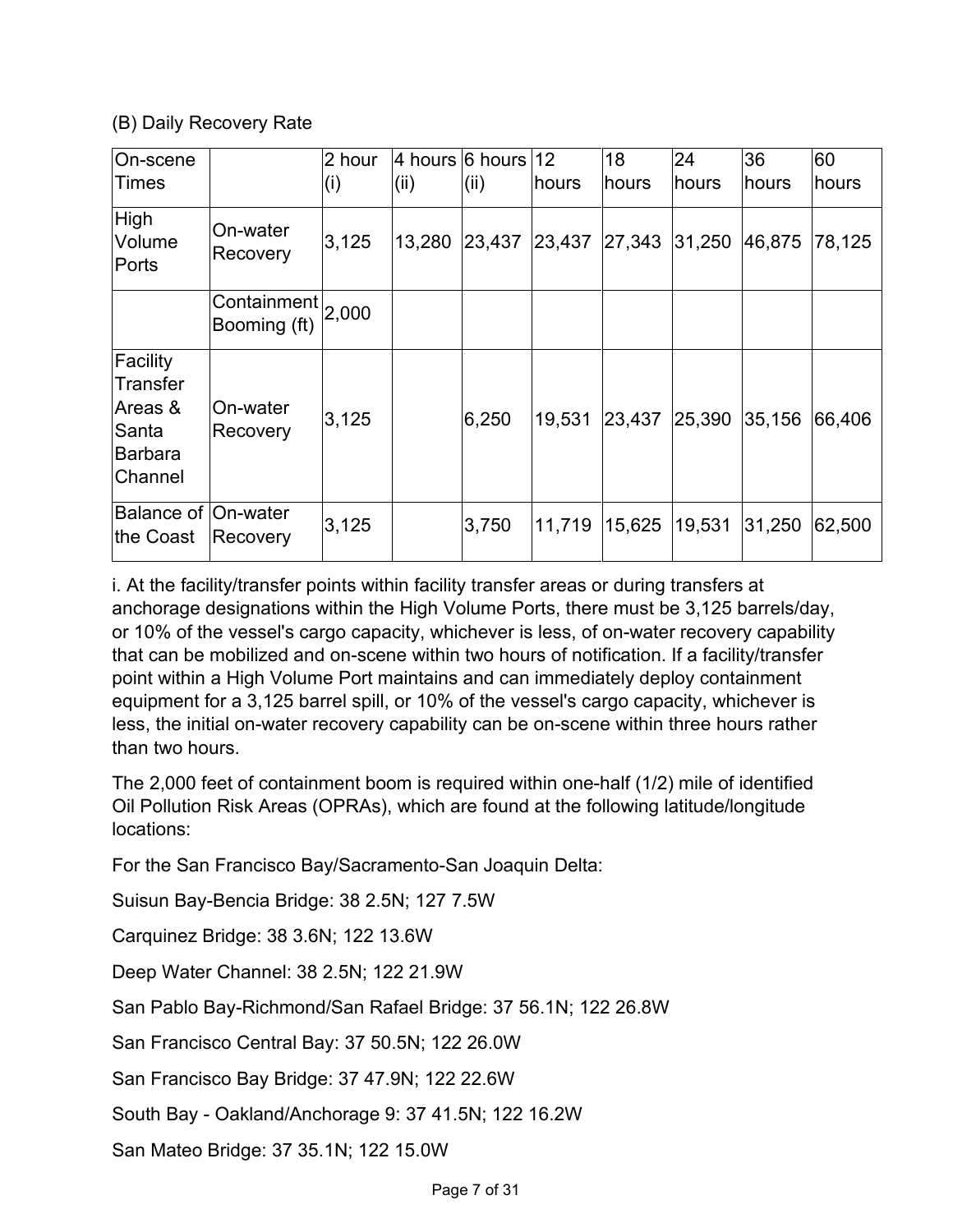For the Los Angeles/Long Beach Harbor:

LA/Long Beach Queens Gate: 33 43.4N; 118 10.9W

ii. Tank vessels that transit: 1) inward of the inland line of demarcation as described in 33 CFR, Section 80.1142 for San Francisco harbor, and 2) inwards of a six nautical mile radius of Long Beach Light (LLNR 3025) [33-43.4N, 118-11.2W] outside the entrance to the Los Angeles/Long Beach Harbors on the Los Angeles and Long Beach Harbor Chart #18751, shall have the initial 13,280 bbls/day on-water recovery capability at the scene of the spill within four hours; and the initial 23,437 bbls/day on-water recovery capability at the scene of the spill within six hours;

(C) Sufficient containment equipment shall be brought to the scene of the spill to address the Daily Recovery Rates as designated in Subsection 818.02(e)(3)(B).

(D) The standards set forth in Subsection 818.02(e)(3)(A)(4), were increased by a factor of 25% on July 1, 1997, and again on July 1, 2001. It was determined that this increase was feasible and necessary to meet the best achievable protection of the coast.

(E) The standards set forth in Subsection 818.02(e)(3)(A)(4) will be reviewed by the Administrator to determine if increases to these amounts are feasible and necessary in order to meet the best achievable protection of the coast The Administrator shall conduct a review and hold a public hearing prior to confirming the new standards to solicit input regarding the necessity of the proposed increase and any credits that may be allowed.

# (4) Movement of Response Resources

There may be times when it is necessary to move response equipment from one risk zone to another in order to respond to a catastrophic oil spill. However, the Administrator needs to ensure that sufficient response resources are available to address a reasonable risk within each zone. Therefore, when equipment is needed from one risk zone which may impact the plan holder's on-water containment and recovery at the 6 hour level, the plan holder or OSRO shall make a request to the Administrator to temporarily reduce the Response Capability Standards set forth in (e)(3) above, before the equipment can be moved. The Administrator shall only grant such a request after determining that sufficient response resources are available to address a reasonable risk within the zone from where the response equipment is being considered for removal.

### (5) On-Water Response Equipment and Services

(A) Each plan shall demonstrate that the tank vessel owner/operator has under contract or other approved means (as defined in Section 790 of this subdivision), access to all necessary response resources to comply with the Response Capability Standards for containment booming and on-water recovery established pursuant to Subsection 818.02(e)(3). The amount of response equipment required will take into account the effective daily recovery capacity (as defined in Chapter 1, Section 790 of this subdivision) of the equipment.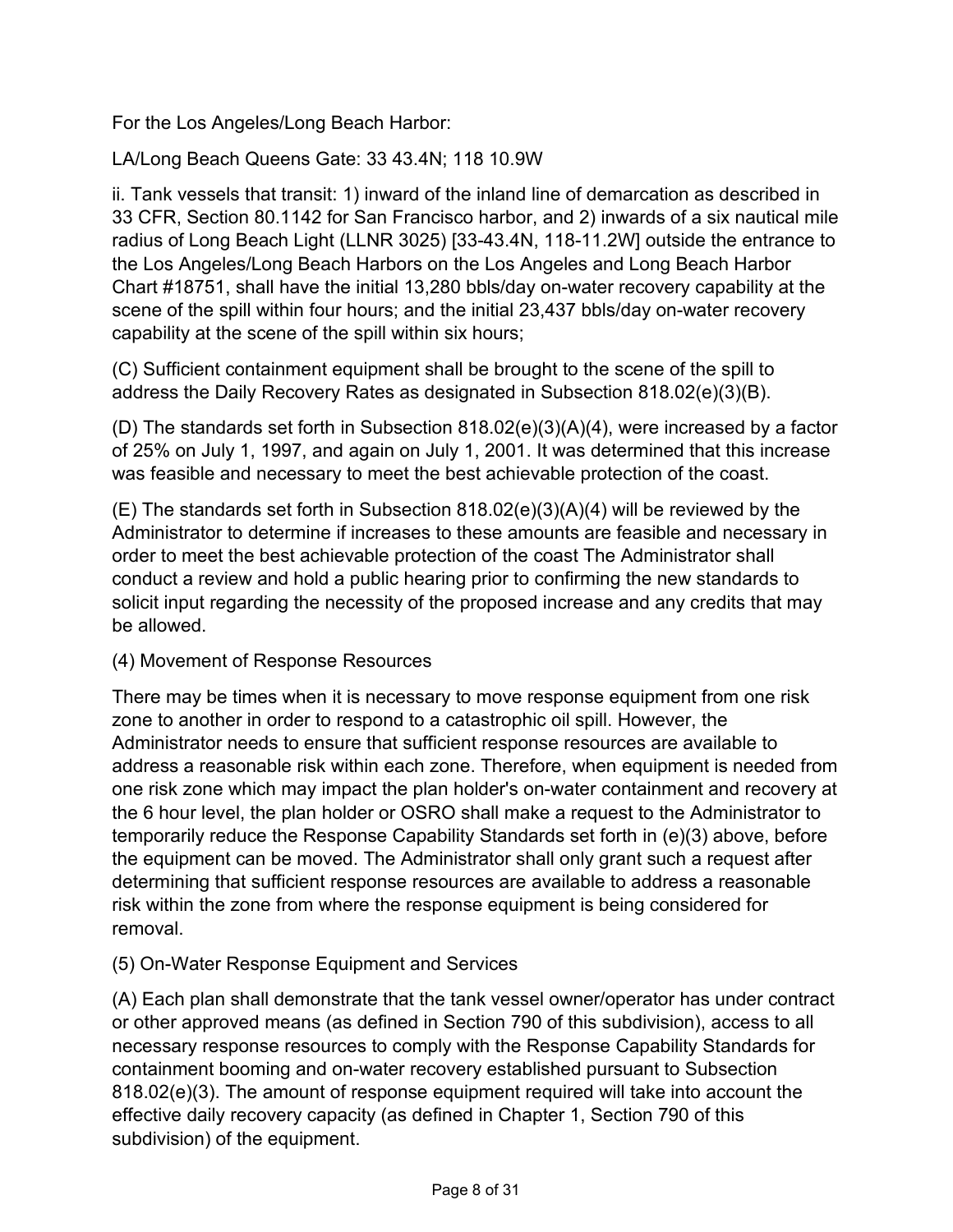(B) The equipment identified for a specific area must be appropriate for use in that area given the limitations of the geography, bathymetry, water depths, tides, currents and other local environmental conditions. For those areas that require shallow-water response capability (refer to the relevant U.S. Coast Guard Area Contingency Plan), the plan shall provide for an adequate number of shallow-draft vessels (as defined in Section 815.05 of this subchapter) to be owned or under contract or other approved means. Additionally, the equipment identified shall also be appropriate for use on the type of oil identified. To the extent that the following information is provided by a Rated OSRO, evidence of a contract or other approved means with a Rated OSRO will suffice:

1. the location, inventory and ownership of the equipment to be used to fulfill the response requirements of this subchapter;

2. a complete inventory of any nonmechanical response equipment and supplies, including the type and toxicity of each chemical agent, with procedures for storage and maintenance;

3. the manufacturer's rated capacities and operational characteristics for each major item of oil recovery equipment;

4. the type and capacity of storage and transfer equipment matched to the skimming capacity of the recovery systems;

5. the effective daily recovery capacity (as defined in Chapter 1, Section 790 of this subdivision) for each major piece of on-water recovery equipment listed, as well as the effective daily recovery capacity for the skimming systems as a whole.

i. A request may be submitted to the Administrator to review the effective daily recovery capacity for a piece of equipment if it can be shown that the equipment has a different capacity than the derating factor allows.

ii. The Administrator's decision regarding a change in the effective daily recovery capacity for a piece of equipment will be issued as soon as administratively feasible.

6. vessels designated for oil recovery operations, including skimmer vessels and vessels designed to tow and deploy boom, and availability of shallow-draft vessels;

7. vessels of opportunity reasonably available for oil spill recovery operations, including availability of shallow-draft vessels, procedures to equip the vessels, inventory equipment, and train personnel;

8. procedures for storage, maintenance, inspection and testing of spill response equipment under the immediate control of the operator;

9. sufficient equipment to track the movement of discharged oil including aerial surveillance sufficient to direct skimming operations.

10. Each plan shall describe the personnel available to respond to an oil spill, including:

i. a list by job category including a job description for each type of spill response position needed as indicated in the spill response organization scheme;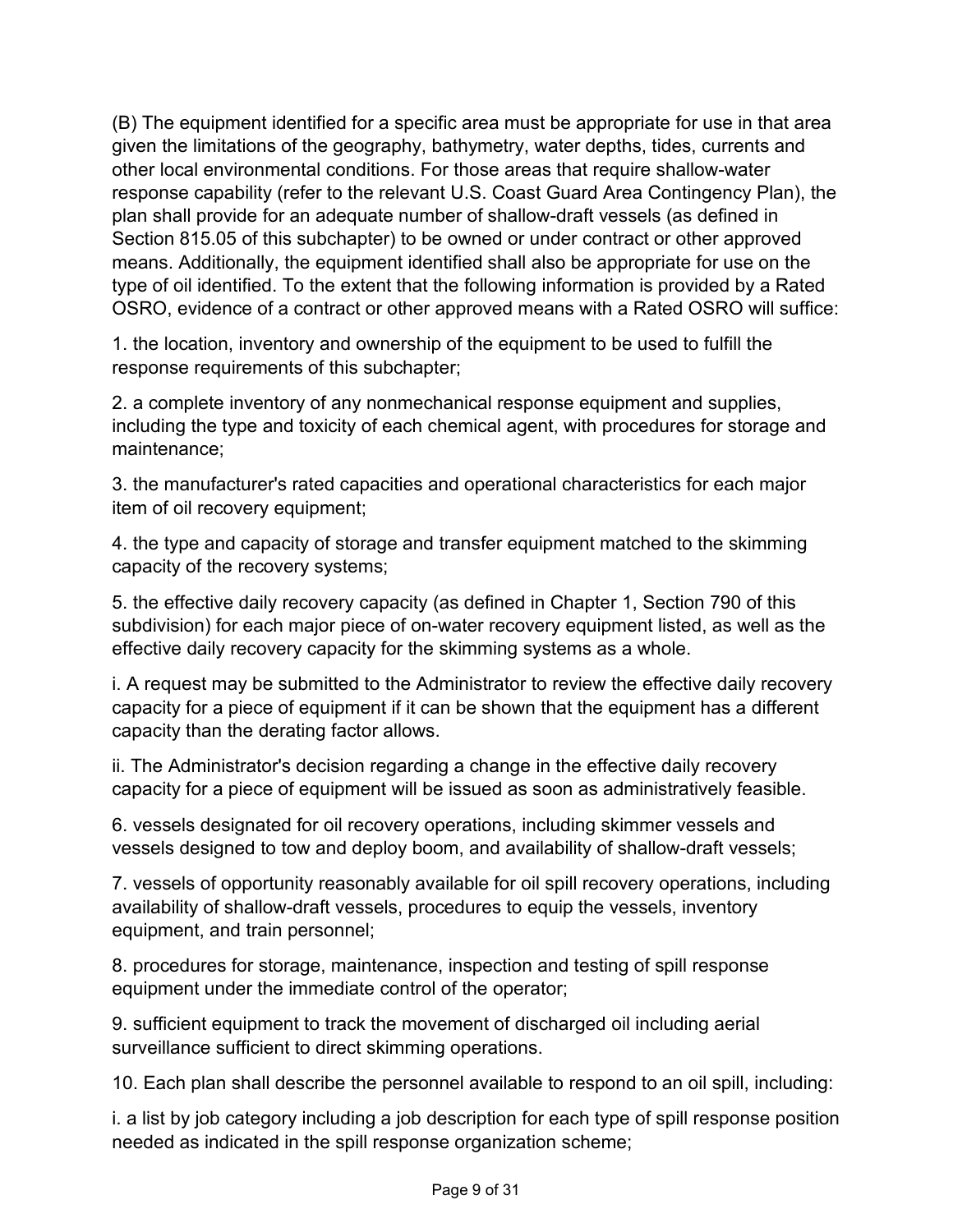ii. a match between personnel by job category, and the equipment proposed for use (including equipment appropriate for shallow-water environments), including the plan for mobilization of such personnel; and

iii. sufficient personnel to maintain a response effort of at least 14 days.

11. Each plan shall describe procedures for the transport of required equipment, personnel and other resources to the spill site. The description shall include plans for alternative procedures during adverse environmental conditions. Adverse environmental conditions to be considered shall include:

i. adverse weather;

ii. sea states, tides, winds and currents;

iii. presence of debris or other obstacles; and

iv. any other known environmental conditions that could restrict response efforts.

(C) Any equipment and personnel identified in the plan must be available for response. Any necessary maintenance for the equipment, vacation periods for response personnel, or other eventuality must be taken into account in relying upon these resources.

1. The equipment owner must notify the Administrator when major equipment is removed from service for a period of 24 hours or more for maintenance or repair. Major equipment is that which, if moved, would affect timely implementation of the plan. Notification must be made prior to removing equipment for regularly scheduled maintenance, and within 24 hours of removing equipment for unscheduled repairs.

2. The equipment owner must demonstrate that backup equipment is available during the time that the primary response equipment is out of service. Backup equipment may be provided from the owner's own inventory, or may be made available from another responder.

3. A plan shall remain valid during the time that equipment has been removed from service for maintenance or repair.

(D) Tank vessels that carry Group 5 oils must contract with one or more Rated OSRO(s) to address the Response Planning Volumes. Such equipment shall include, but is not limited to the following:

1. sonar, sampling equipment, or other methods for locating the oil on the bottom or suspended in the water column;

2. containment boom, sorbent boom, silt curtains, or other methods to reduce spreading on the bottom;

3. dredges, pumps, or other equipment necessary to recover oil from the bottom;

4. equipment necessary to assess the impact of such discharges; and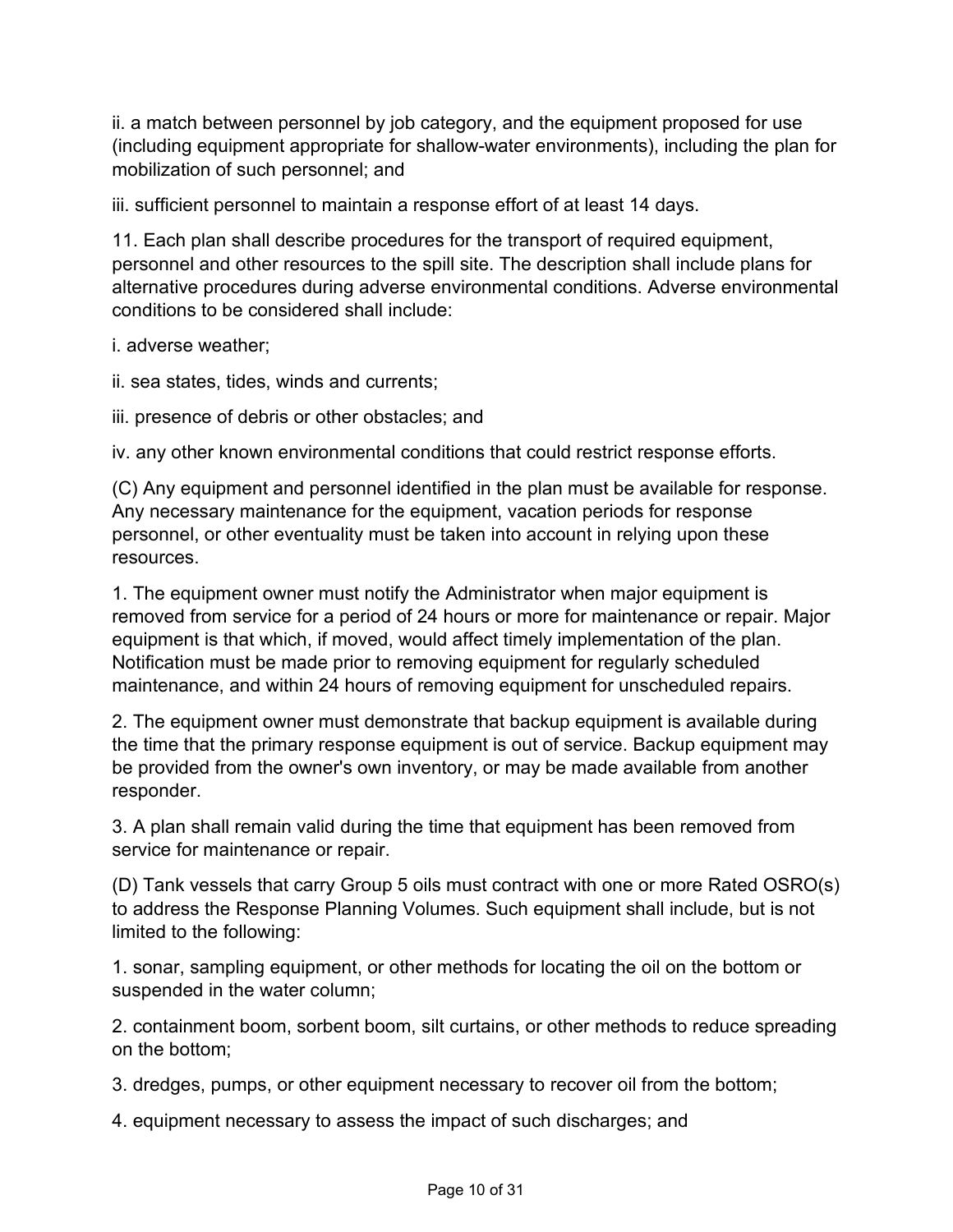5. any other appropriate equipment necessary to response to a discharge involving a group 5 oil.

(E) The plan holder may propose the use of non-mechanical methods for response operations which may include dispersants, in-situ burning, coagulants, bioremediants, or other chemical agents. The use of any non-mechanical method for response must be done in accordance with provisions of the California Oil Spill Contingency Plan, the National Contingency Plan, the applicable Regional Area Contingency Plan, and all applicable State laws and regulations.

If a non-mechanical method of response is proposed, the plan shall include:

1. methods of deployment or application;

2. for use of chemical agents, a description of the specific mechanisms in place to assess the environmental consequences of the chemical agent. This shall include the mechanism for continuous monitoring of environmental effects for the first three days after initial application, and periodic monitoring thereafter until the agent is inert or no longer operative;

3. identification of all permits, approvals or authorizations needed to allow the use of chemical agents or non-mechanical methods, and the timeline for obtaining them;

4. a plan for protecting resources at risk, areas of public concern and the public from any adverse effects of the non-mechanical methods used;

5. the projected efficacy of each type of non-mechanical method proposed for use taking into account the type of spilled material and the projected environmental conditions of the potential spill site; and

6. upon request, the plan holder shall provide any test results known to the plan holder which assess the environmental impacts of applying these methods in the marine environment.

(F) The plan shall describe methods for tracking the movement of the discharged oil; and

(G) The plan shall include a list of location of the weather stations to be used for observations of winds, currents and other data at the time of a spill that may assist in making real- time projections of spill movement.

### (f) Shoreline Protection

Each plan must provide for shoreline protection in the Geographic Response Areas (GRA) or Geographic Regions the tank vessel may transit. Each plan shall demonstrate through contracts(s) or other approved means, the response resources necessary to protect each type of shoreline and all applicable environmentally and culturally sensitive sites in the time frames required, as outlined in the appropriate SP Table (dated August 2013), incorporated by reference herein. The SP Tables shall be reviewed and updated as needed (e.g., to reflect updates to the ACPs, etc.). Updates to the SP Tables will be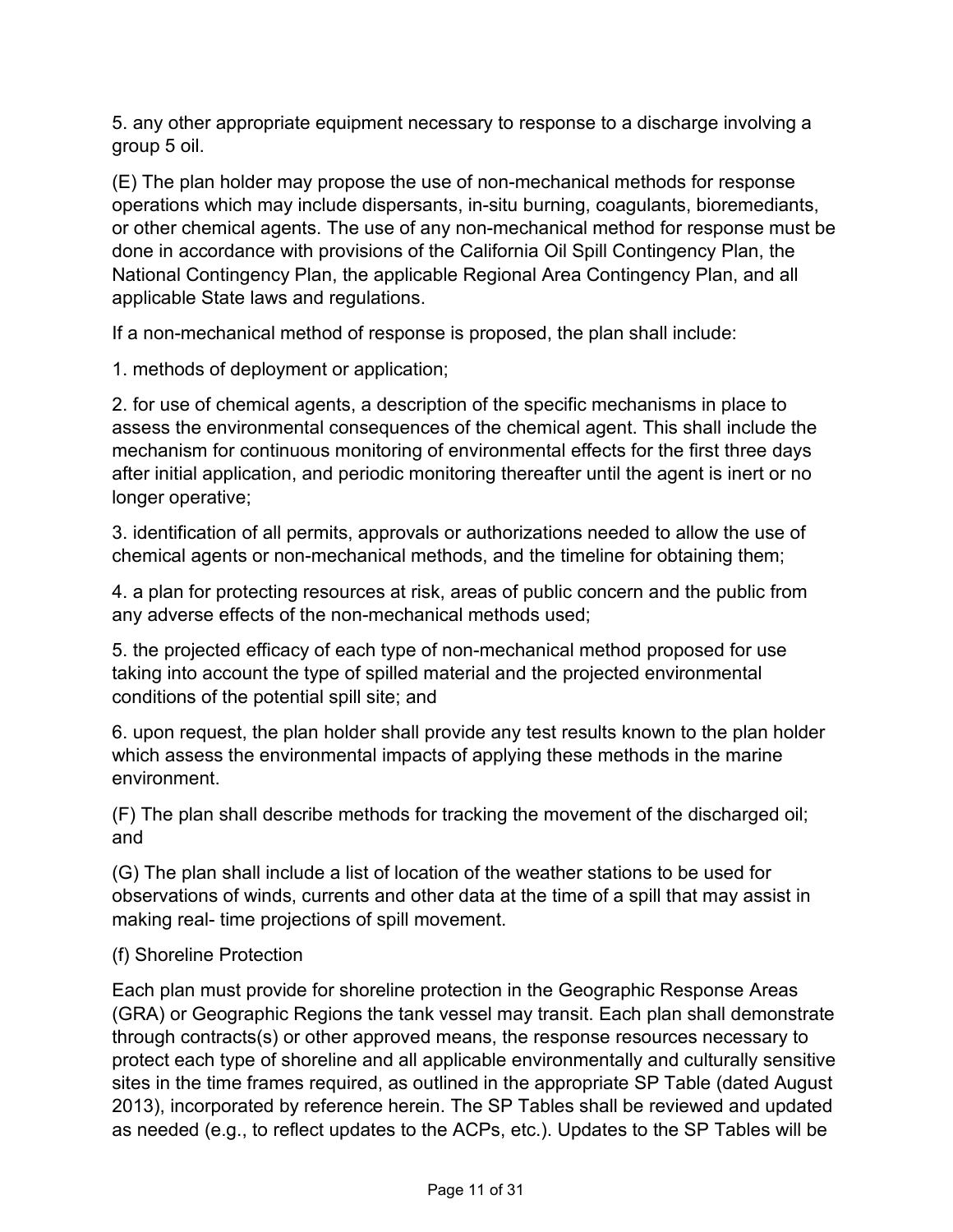processed by OSPR staff using the procedures outlined in the Administrative Procedure Act.

(1) Percentages of Dedicated Shoreline Protection Resources

The following table lists the applicable percentage of dedicated shoreline protection boats and staff that are required for each Geographic Region:

| <b>ACP</b>     | % DEDICATED RESOURCES FOR<br><b>SHORELINE PROTECTION</b>                                                        |
|----------------|-----------------------------------------------------------------------------------------------------------------|
|                | 50% dedicated boats and staff                                                                                   |
| $\overline{2}$ | 75% dedicated boats and staff                                                                                   |
| 3              | 0% (non-dedicated boats and staff allowed)                                                                      |
| 4              | 0% (non-dedicated boats and staff allowed)<br>*For Port Hueneme only, 75% dedicated<br>boats and staff required |
| 5              | 75% dedicated boats and staff                                                                                   |
| 6              | 50% dedicated boats and staff                                                                                   |

(A) An owner/operator may propose alternatives to what is listed in the SP Tables for boats and staff only. The proposal may be tested by the Administrator anytime prior or subsequent to plan approval.

(B) Each plan shall have under contract or other approved means sufficient personnel to implement the shoreline protection strategies in the time frames required from the appropriate SP Tables, who are to remain on scene until demobilized by the State Incident Command or the Unified Command. For planning purposes, this shall include procedures to obtain sufficient personnel to maintain a response effort of at least 14 days.

(C) Any equipment and personnel identified to meet the contingency plan requirements must be available for response. Any necessary maintenance for the equipment, vacation periods for response personnel, or other eventuality must be taken into account in relying upon these resources.

1. The equipment owner must notify the Administrator when major equipment is removed from service for a period of 24 hours or more for maintenance or repair, if such movement would affect timely implementation of the plan. Notification must be made prior to removing equipment for regularly scheduled maintenance, and within 24 hours of removing equipment for unscheduled repairs.

2. The equipment owner must demonstrate that backup equipment is available during the time that the primary response equipment is out of service. Backup equipment may be provided from the owner's own inventory, or may be made available from another responder.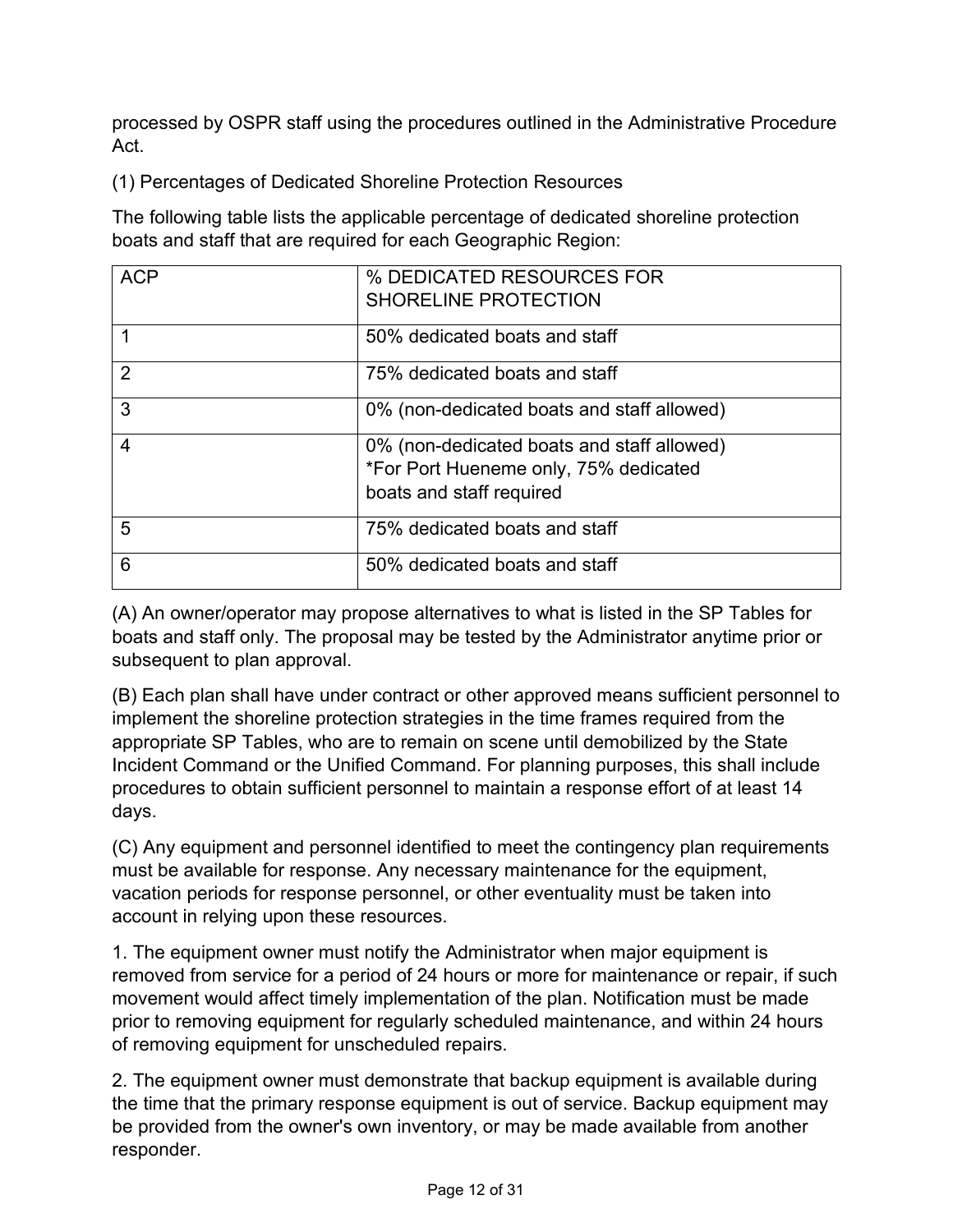3. A plan shall remain valid during the time that equipment has been removed from services for maintenance or repair if the Administrator has not disapproved such removal within 24 hours of notification.

4. The equipment owner shall notify the Administrator when the major equipment is back in service.

## (2) Shoreline Clean-Up

(A) Each plan shall describe methods to clean up spilled oil and remove it from the environment. The owner/operator shall have a contract or other approved means to provide the appropriate shoreline clean up services. The equipment identified for a specific area must be appropriate for use in that area given the limitations of the bathymetry, geomorphology, shoreline types and other local environmental conditions. Additionally, the equipment identified shall be appropriate to implement all the applicable strategies, and appropriate for use on the type of oil identified. The following information must be provided:

1. methods for shoreside clean-up, including containment and removal of surface oil, subsurface oil and oiled debris and vegetation from all applicable shorelines, adjacent land and beach types; and

2. measures to be taken to minimize damage to the environment from land operations during a spill response, such as impacts to sensitive shoreline habitat caused by heavy machinery or foot traffic.

### (g) Response Procedures

(1) Each plan shall describe the organization of the tank vessel's spill response system and certified spill management team. An organizational diagram depicting the chain of command shall also be included. Additionally, the plan shall describe the method to be used to integrate the plan holder's organization into the State Incident Command System and/or the Unified Command Structure as required by subsection 5192(q)(3)(A), Title 8, California Code of Regulations.

(A) The plan holder may utilize the procedures outlined in the appropriate Area Contingency Plan when describing how the tank vessel's chain of command will interface with the State Incident Command System which utilizes the Unified Command.

(B) Each plan shall describe the organization of the plan holder's public information office, as it relates to an oil spill incident, and the method by which the Information Officer will be integrated into the State Incident Command System.

(C) Each plan shall describe the plan holder's safety program, as it relates to an oil spill incident, and the method by which their Safety Officer will be integrated into the State Incident Command System.

(2) Each plan shall identify potential sites needed for spill response operations including location(s) for: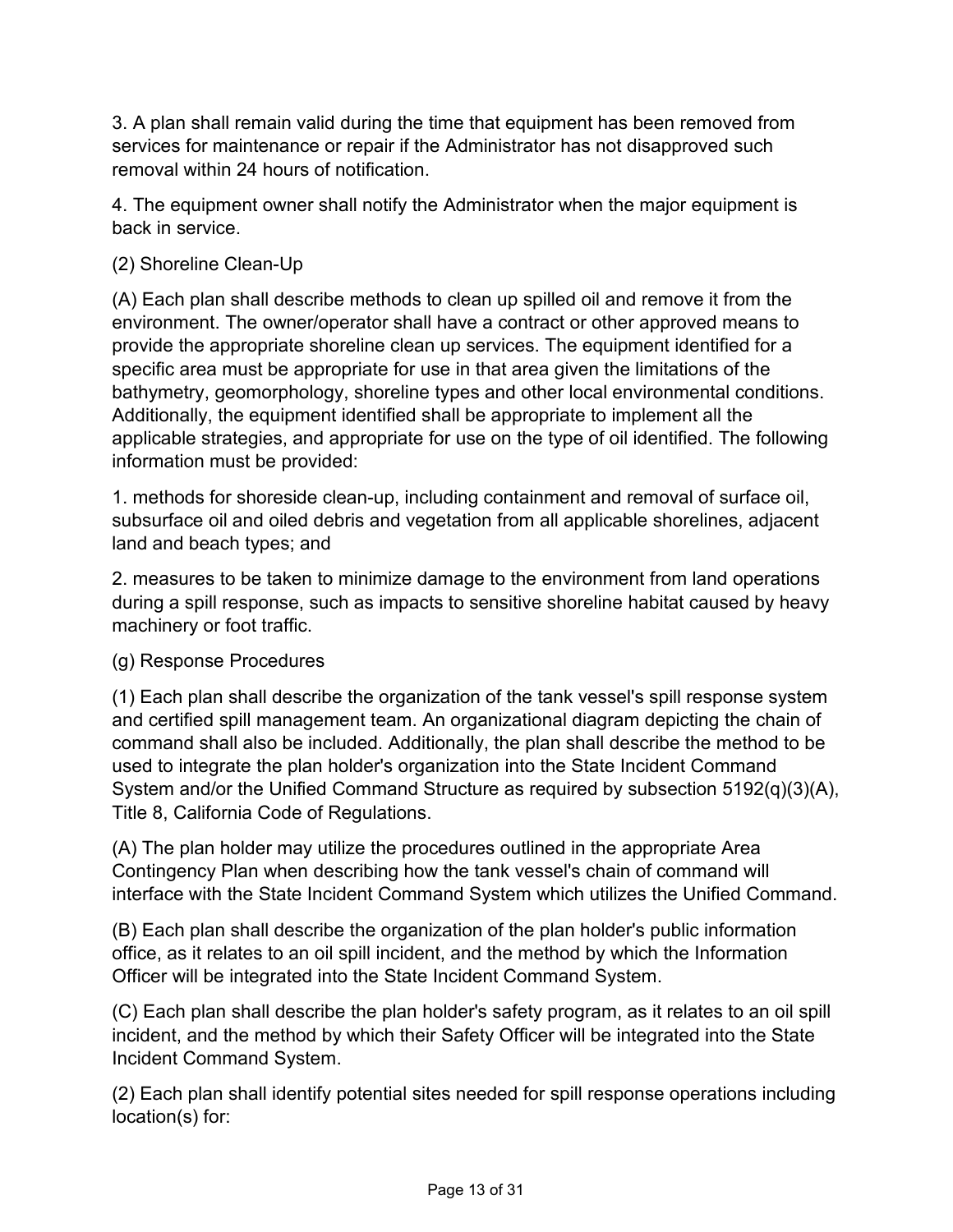(A) a central command post sufficient to accommodate the State Incident Command or Unified Command as well as the plan holder's response organization;

(B) a central communications post if located away from the command post; and

(C) equipment and personnel staging areas.

(3) Each plan shall include a checklist, flowchart or decision tree depicting the procession of each major stage of spill response operations from spill discovery to completion of cleanup. The checklist, flowchart or decision tree shall describe the general order and priority in which key spill response activities are performed.

(4) Each plan shall describe how the owner/operator will provide onboard emergency services before the arrival of local, state or federal authorities on the scene, including:

(A) procedures to control fires and explosions, and to rescue people or property threatened by fire or explosion;

(B) procedures for emergency medical treatment and first aid; and,

(C) procedures to provide the required personnel protective gear for responders.

(5) Each plan shall describe equipment and procedures to be used by tank vessel personnel to minimize the magnitude of a spill and minimize structural damage which may increase the quantity of oil spilled.

(6) Each plan shall detail the lines of communications between the responsible party, the Qualified Individual and the on-scene commanders, response teams, local, state, and federal emergency and disaster responders, including:

(A) communication procedures;

(B) the communication function (e.g., ground-to-air) assigned to each channel or frequency used;

(C) the maximum broadcast range for each channel or frequency used; and

(D) redundant and back-up systems.

(7) Each plan shall describe the procedures to manage access to the spill response site, the designation of exclusion, decontamination and safe zones, and the decontamination of equipment and personnel during and after oil spill response operations, as required by the California Occupational Safety and Health Administration.

(8) Prior to beginning oil spill response operations and clean up activities, a Site Safety Plan must be completed. Each plan shall include information as required pursuant to Title 8, Section 5192(b)(4)(B) of the California Code of Regulations including, but not limited to, a written respiratory protection program, written personal protection equipment program, written health and safety training program, written confined space program and permit forms, direct reading instrument calibration logs, and written exposure monitoring program.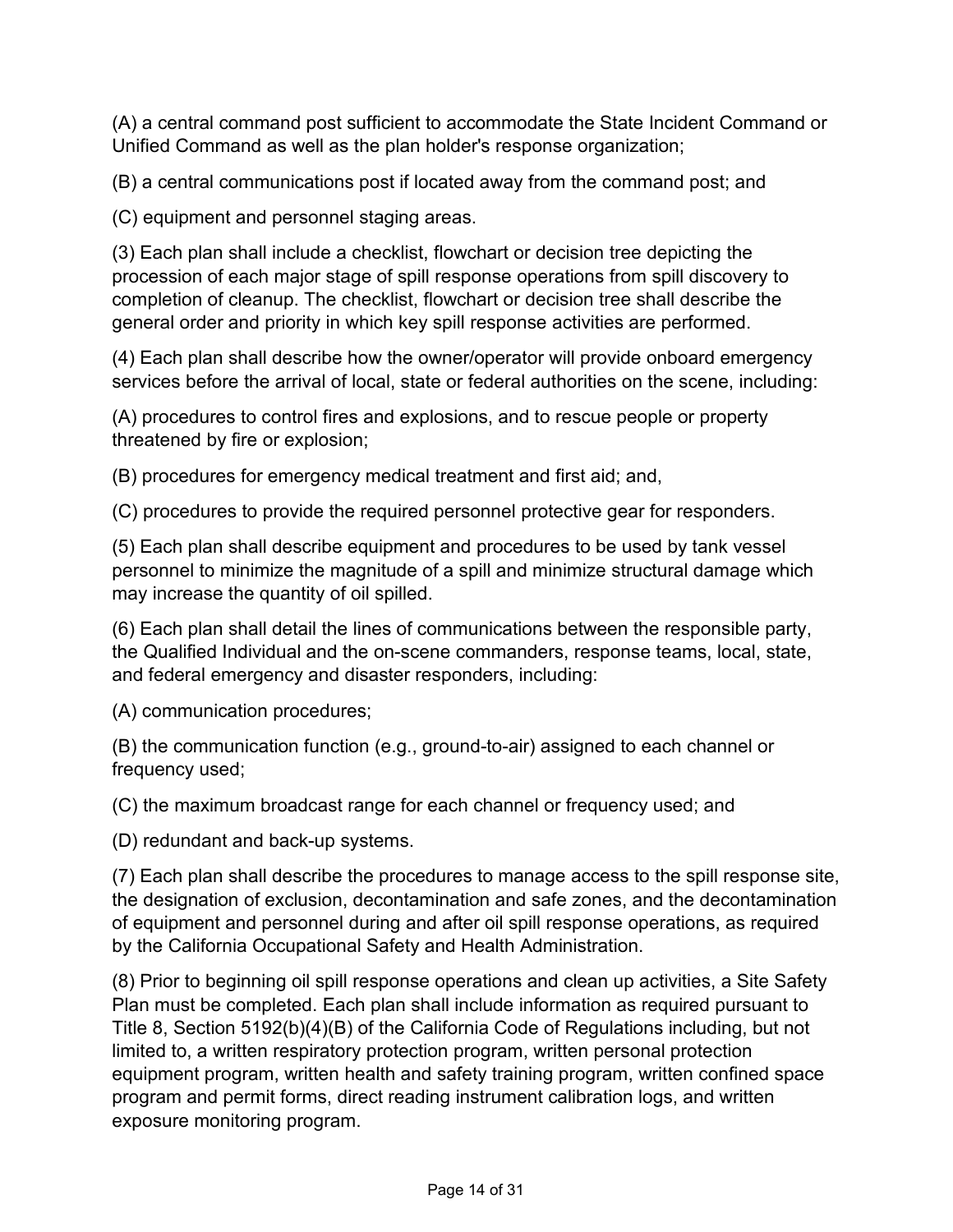(h) Notification Procedures

(1) Each plan shall include a list of contacts to call in the event of a drill, threatened discharge of oil, or discharge of oil. The plan shall:

(A) identify a central reporting office or individual who is responsible for initiating the notification process and is available on a 24-hour basis. The individual making this notification must be fluent in English. The following information must be provided:

1. the individual or office to be contacted;

2. telephone number or other means of contact for any time of the day; and

3. an alternate contact in the event the individual is unavailable.

(B) detail the procedures for reporting oil spills to all appropriate local, state and federal agencies within each of the 6 Geographical Regions that the tank vessel transits;

(C) establish a clear order of priority for notification.

(2) Immediate Notification

Nothing in this section shall be construed as requiring notification before response.

(A) Each plan shall include a procedure for contacting the OSRO in each of the six Geographic Regions that the tank vessel transits immediately, but no longer than 30 minutes, after the discovery of a discharge of oil or threatened discharge of oil.

(B) Each plan shall include a procedure that ensures that the owner/operator or his/her designee will initiate contact with the Qualified Individual, the California Office of Emergency Services and the National Response Center immediately, but no longer than 30 minutes, after discovery of a discharge of oil or threatened discharge of oil.

(C) Each plan shall include all phone numbers necessary to complete the immediate notification procedures.

(3) Each plan shall identify a call-out procedure to acquire the resources necessary to address spills that cannot be addressed by the equipment that the owner/operator is required to have under contract. Procedures must allow for initiation of the call-out within 24 hours of the incident and must begin as soon as a determination has been made that additional resources are necessary.

(4) Each plan shall provide a checklist of the information to be reported in the notification procedures, including but not limited to:

(A) tank vessel name, country of registry, call sign, and official number;

- (B) location of the incident;
- (C) date and time of the incident;
- (D) course, speed and intended track of the tank vessel;
- (E) the nature of the incident;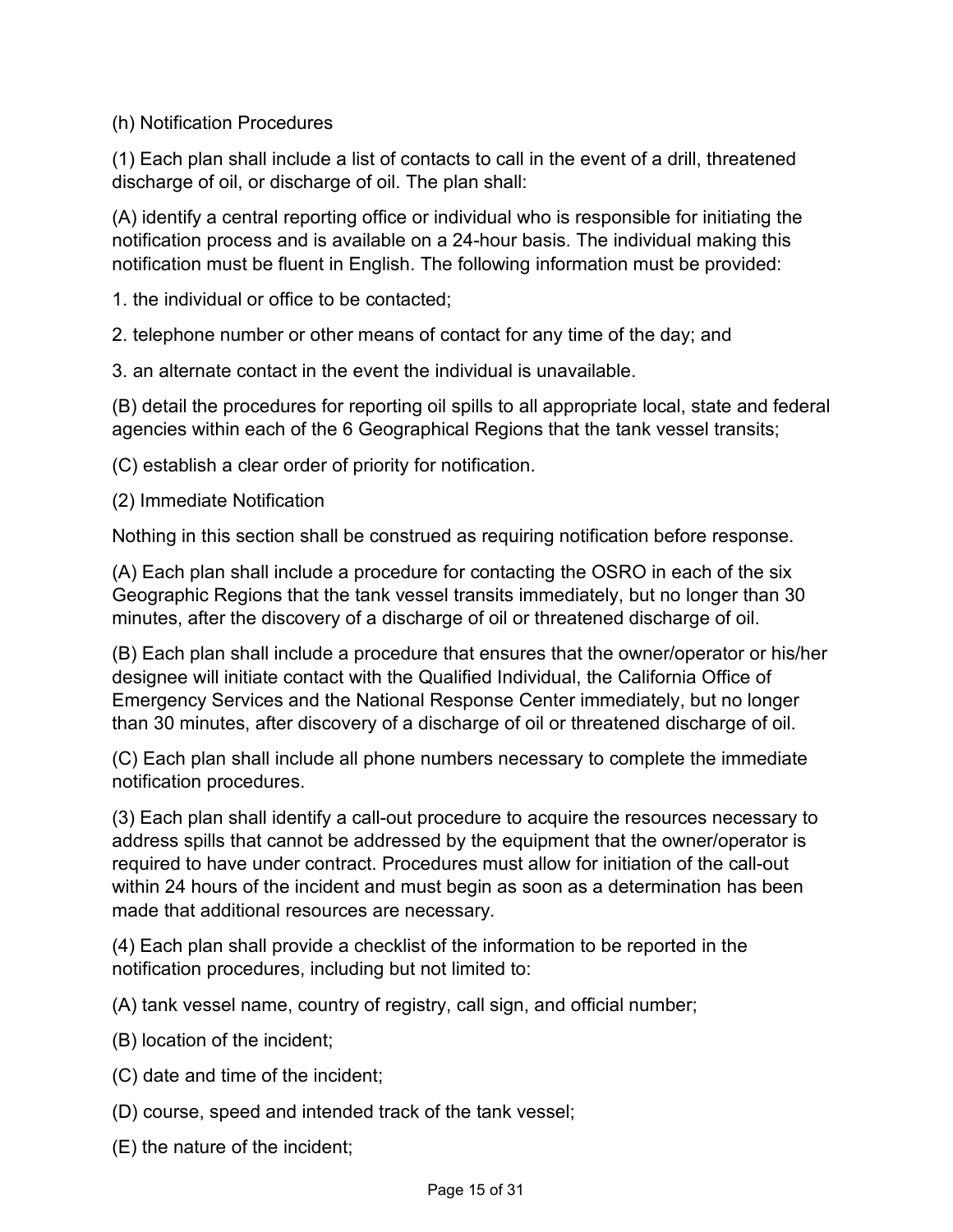(F) an estimate of the volume of oil spilled and the volume at immediate risk of spillage;

(G) the type of oil spilled, and any inhalation hazards or explosive vapor hazards, if known;

(H) the size and appearance of the slick;

- (I) prevailing weather and sea conditions;
- (J) actions taken or planned by personnel on scene;
- (K) current condition of the tank vessel;
- (L) injuries and fatalities; and
- (M) any other information as appropriate.

(5) Reporting of a spill as required by Section 818.02(h)(2) shall not be delayed solely to gather all the information required by Subsection 818.02(h)(4).

(6) An updated estimate of the volume of oil spilled and the volume at immediate risk of spillage shall be reported to the California Office of Emergency Services whenever a significant change in the amount reported occurs, but not less than every 12 hours within the first 48 hours of response. The State Incident Commander and/or the Federal On-Scene Coordinator through the Unified Command shall have the option of increasing or decreasing this timeframe, as needed. Updated spill volume information included in the Incident Action Plan developed through the United Command will meet the requirements of this subsection.

(i) Temporary Storage and Waste Management:

(1) Each plan shall identify sufficient temporary storage for all recovered oil or all oily waste, and identify facilities that would be able to accept the recovered oil or oily waste for recycling or other means of waste management. Sufficient storage shall be no less than two times the calculated Response Planning Volume up to the Daily Recovery Rate as determined in Subsection 818.02(e)(3)(B).

(A) To meet the temporary storage requirement described in Subsection (1) above, the following amounts of storage shall be dedicated response resources (as defined in Section 815.05(c) of this subchapter) or OSRO-owned and controlled response resources (as defined in Section 815.05(k) of this subchapter), as applicable to the appropriate risk zone:

Sufficient storage to support the skimming systems shall be brought to the scene of the spill during the first four hours of response:

520 barrels of storage, or 20% of the response planning volume, whichever is less, shall be brought to the scene of the spill within four hours, of notification of a spill;

For High Volume Ports, 12,000 barrels, or two times the response planning volume, whichever is less, shall be available at the scene of the spill within 6 hours of notification of a spill; for all other risk zones 5,000 barrels, or two times the response planning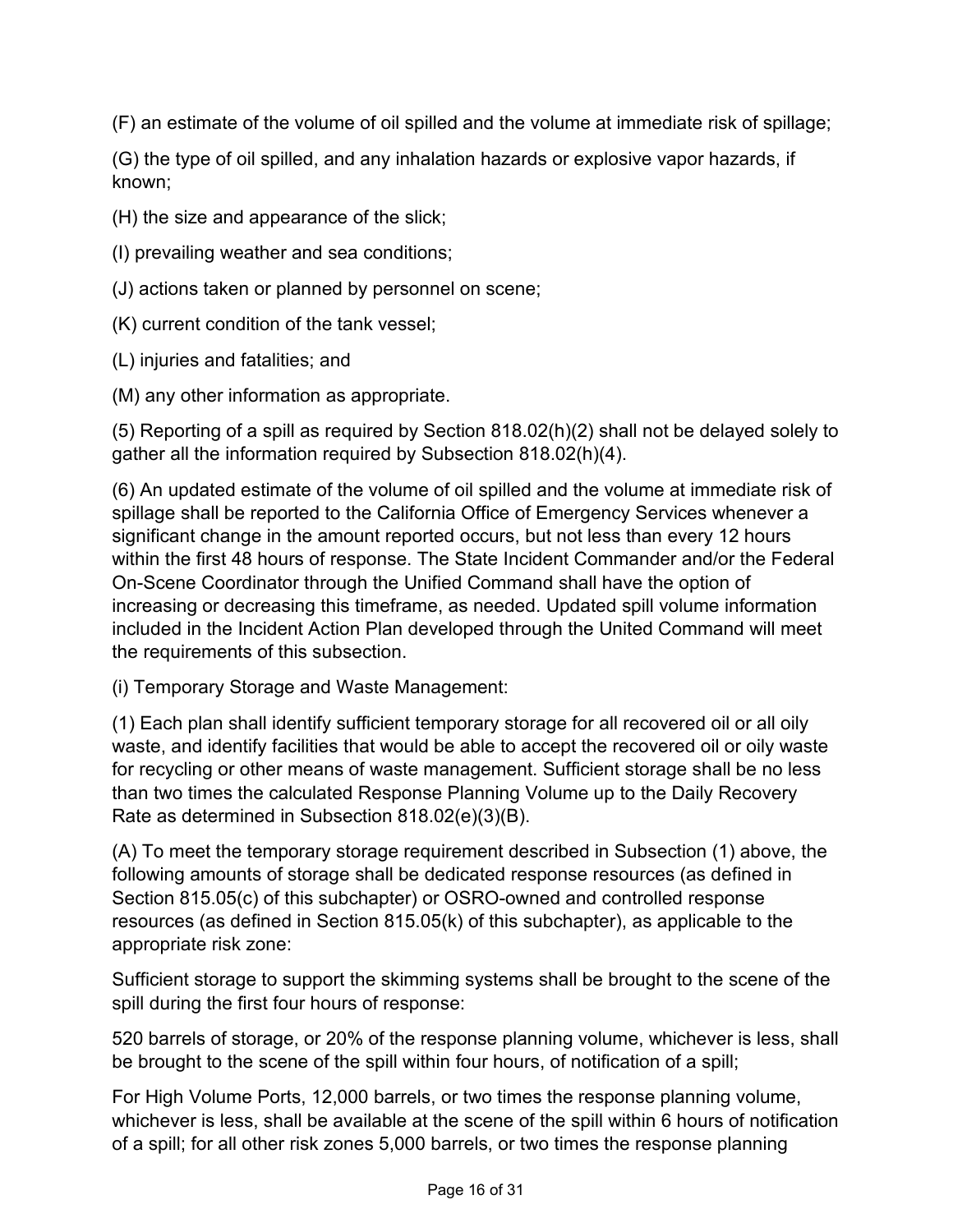volume, whichever is less, shall be available at the scene of the spill within 6 hours of notification of a spill.

The balance of the temporary storage requirement described in Subsection (1) above, may be provided by nondedicated storage resources. All skimming systems operating at the scene of a spill shall have adequate storage.

(2) Each plan shall identify the party that shall maintain responsibility for recovered oil and oily waste for the purposes of temporary storage.

(3) Each plan shall describe site criteria and methods used for temporary storage of recovered oil and oily wastes generated during response and cleanup operations, including known available sites.

(4) Each plan shall identify all applicable permits, and all federal, state and local agencies responsible for issuing those permits for transit, temporary storage and ultimate waste management of all wastes likely to result from an oil spill.

(5) Each plan shall include information which could expedite the state approval process for the use of temporary waste storage sites, including a list of appropriate contacts and a description of procedures to be followed for each approval process.

(j) Oiled Wildlife Care Requirements

Each plan shall describe how oiled wildlife care will be provided by one of the following approved means:

(1) Utilize the California Oiled Wildlife Care Network (OWCN) to meet oiled wildlife care requirements; or

(2) describe procedures that clearly outline how oiled wildlife care will be provided. The equipment, facilities, and personnel necessary to implement these procedures must be identified and assured by contract for each geographic region covered by the plan. Standards and written protocols for wildlife care must comply with all applicable State and federal laws.

(k) Training

(1) Each plan shall provide that all appropriate personnel directly responsible to the owner/operator shall receive training in the use and operation of oil spill response and cleanup equipment. The plan shall describe:

(A) the type and frequency of training that each individual in a spill response position receives to achieve the level of qualification demanded by their job description;

(B) the procedures, if any, to train and use volunteers or other additional personnel in spill response operations as necessary for the size of the spill.

(2) Each plan shall describe the type and frequency of personnel training on methods to reduce operational risks. The description of the training shall include if applicable, the following: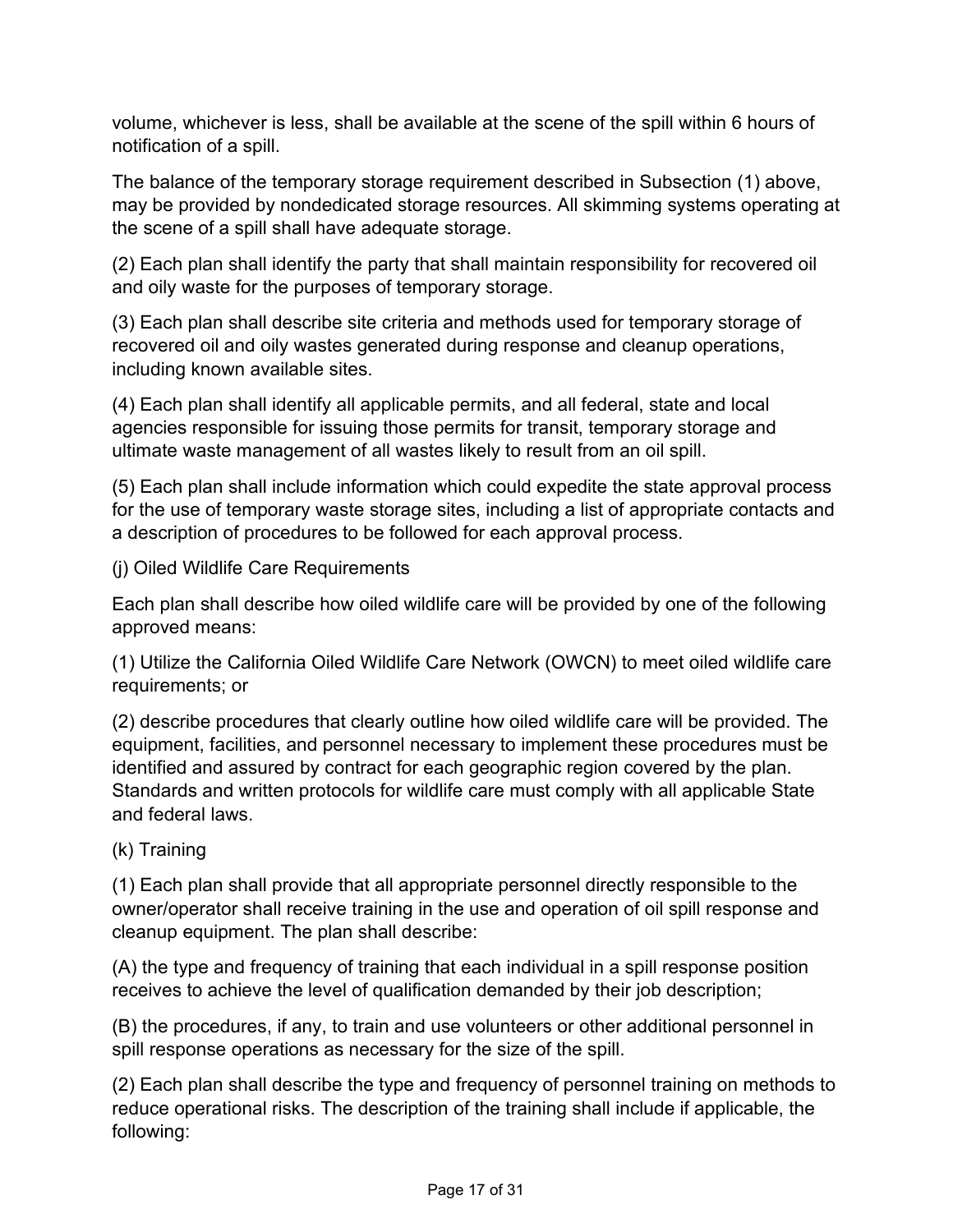(A) the means of achieving any established training objectives, such as:

1. training programs for each position involved with the various aspects of the operation that could result in a spill (e.g., position responsible for tank vessel inspections or transfers);

2. a training schedule, including adequate frequency, (e.g., initial training upon hire and annual refresher training) and type of training (workshops, classroom, videotape, onthe-job training, etc.) for each position trained;

(B) licenses, certifications or other prerequisites to hold particular jobs.

(3) Each plan shall provide for safety training as required by state and federal health and safety laws for all personnel likely to be engaged in oil spill response, including a program for training non-permanent responders, such as volunteers or temporary help.

(4) The tank vessel owner/operator shall ensure that training records are maintained for three years. All such documentation must be made available to the Administrator upon request.

(*l*) Drills and Exercises

(1) Each plan shall describe the tank vessel's drill and exercise program that meets the requirements of Ssection  $820.01(a)820.1$  of subchapter 3.6, to ensure that the elements of the plan will function in an emergency.

(2) Training sessions may constitute creditable drills and exercises if all requirements of Subsections 820.01(a)section 820.1 are met. Onboard emergency procedure drills conducted aboard the tank vessel and properly logged may be credited.

(3) Drills shall be designed by the vessel owner/operator to exercise either components of or the entire response plan. Such drills, individually or in combination, shall ensure that the entire plan is exercised at least once every three years.

(m) Tank Vessel Emergency Services:

(1) Notification Requirements:

Any party responsible for a tank vessel as defined in this subdivision shall notify the U.S. Coast Guard within one hour of a disability if the disabled vessel is within 12 miles of the shore of the state, pursuant to the requirements of Government Code Section 8670.20(b).

(2) Equipment and Services:

Tank vessel emergency services means all services rendered to save a vessel and cargo from any marine peril that could reasonably be expected to cause a discharge of oil into the marine waters of the state, and includes those actions necessary to control or stabilize the vessel or cargo.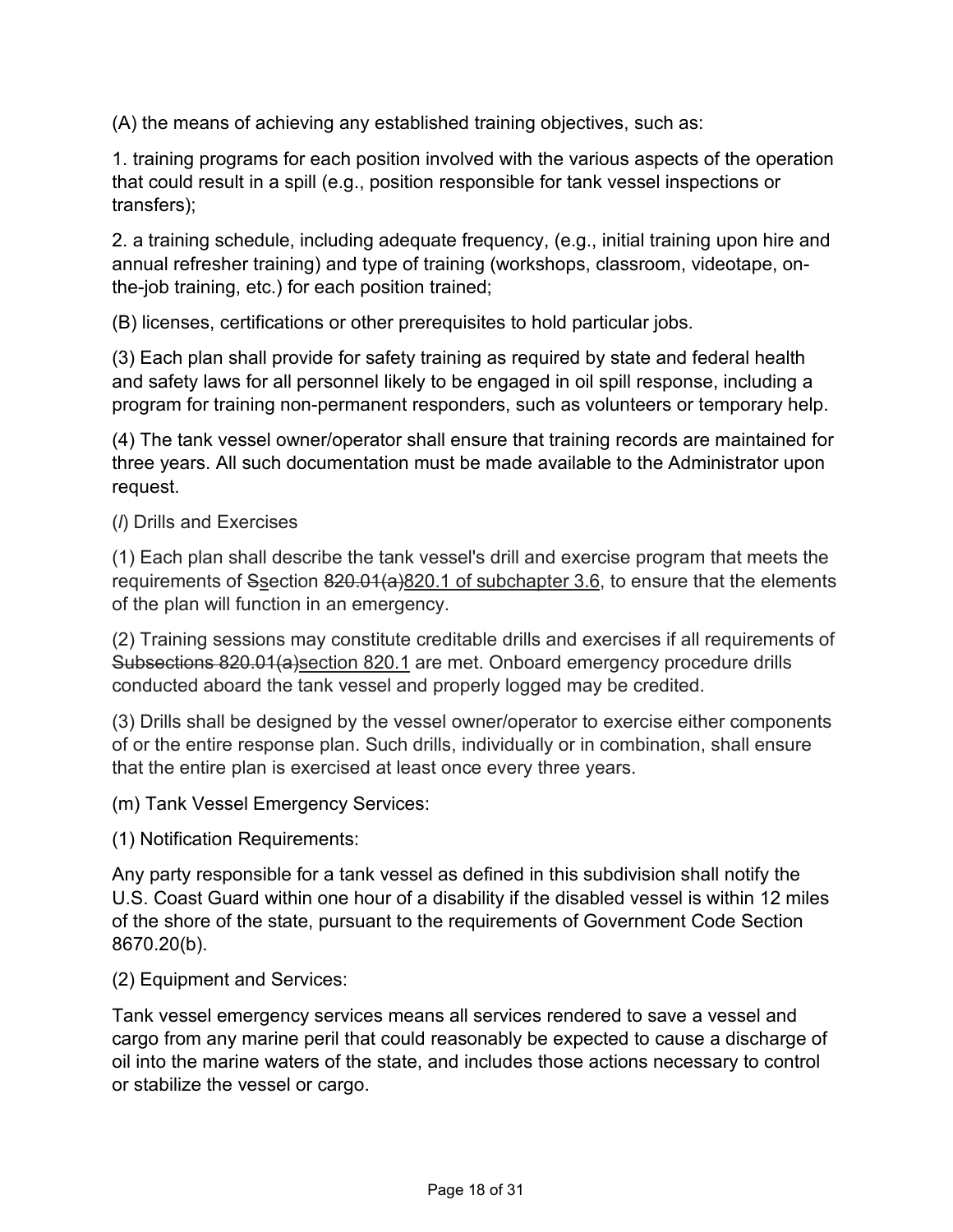(A) All tank vessels required to have a contingency plan pursuant to Section 818.01(a) must demonstrate sufficient tank vessel emergency service capability as outlined in this section;

(B) Availability of the following equipment and services shall be demonstrated by sufficient in-house capability or a signed, valid contract or other approved means with a vessel emergency services provider, or by other means approved by the Administrator. For the purpose of this subsection, a plan holder can demonstrate the availability of equipment and services, in lieu of a signed, valid contract or sufficient in-house capability, by a Letter of Intent or a Conditional Agreement, signed by the entity providing such services and attesting to the availability of the equipment and services required as specified in this Subsection (m). Any service provider must have the appropriate expertise, and all required equipment ready and available to respond within the following timeframes:

1. within 12 hours of notification of the U.S. Coast Guard;

(i.) an emergency services vessel of the appropriate size, configuration, and operating capability to ensure stabilization of a disabled vessel shall be on scene. The emergency services vessel must be capable of reaching the disabled vessel before the disabled vessel would run aground. In determining the time it would take for a vessel to run aground, an estimate shall be made based on the drift rate in the worst case weather assuming the complete loss of power and/or steering;

(ii.) a professional salvor, naval architect or other qualified person knowledgeable of stability, and hull stress assessments of the vessel shall be engaged in tank vessel emergency operations. These assessments shall be developed pursuant to the shipboard spill mitigation procedures as set forth in 33 CFR, Part 155.1035(c)).

(iii.) a private firefighting capability that will respond to casualties in the area(s) in which the vessel will operate. This capability shall be a supplement to the firefighting capability on board the vessel;

(iv.) the vessel emergency services provider must be capable of performing emergency lightering operations, and must have the following equipment on-scene: fendering equipment; transfer hoses and connection equipment; portable pumps; and any ancillary equipment necessary to off-load the volume of the tank vessel's largest cargo tank in 24 hours of continuous operation;

(v.) dewatering pumps, hoses, and power supplies sufficient to maintain vessel stability and prevent sinking shall be on scene.

2. within 18 hours of notification of the U.S. Coast Guard, and to the extent necessary to avoid a pollution incident, the following must be on scene;

(i) resources for shoring, patching or making other emergency, temporary repairs to correct structural, stability, or mechanical problems on the vessel;

(ii) equipment necessary to tow an incapacitated vessel to a safe haven.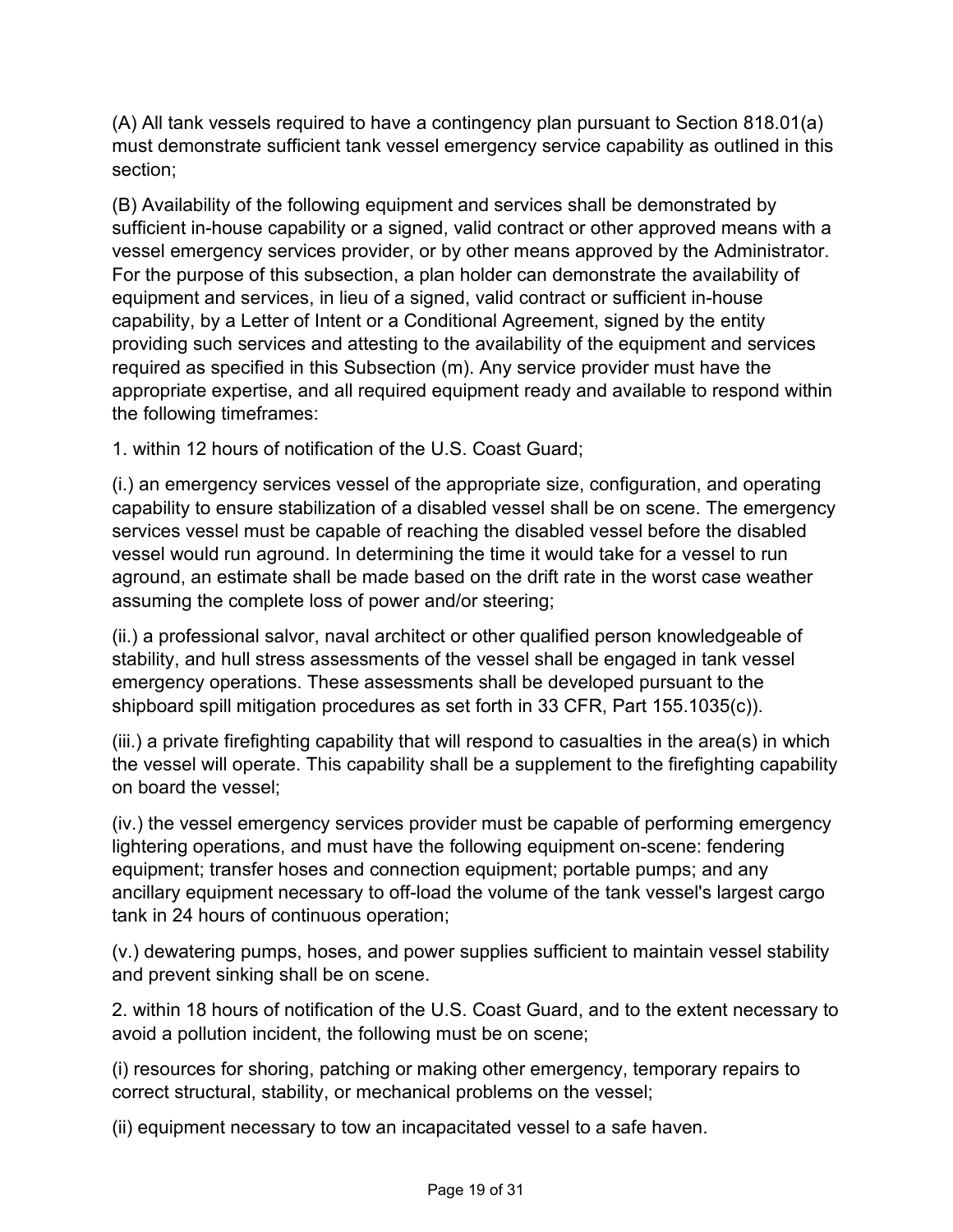Note: Authority cited: Sections 8670.7, 8670.10, 8670.28, 8670.29, 8670.30 and 8670.32, Government Code. Reference: Sections 8670.7, 8670.10, 8670.20, 8670.25.5, 8670.27, 8670.28, 8670.29, 8670.30, 8670.31, 8670.32 and 8670.37.51, Government Code.

# **§ 818.03. Vessels Carrying Oil As Secondary Cargo (VCOASC) Plan Content.**

To the degree the information required by Subsections 818.03(b) through (*l*) exists elsewhere, copies of the pre-existing information may be submitted. If the information provided is not sufficient to meet the requirements of this subchapter, additional information may be requested by the Administrator.

(a) Introductory Material

(1) Each plan shall provide the following information for each vessel carrying oil as secondary cargo (VCOASC, as defined in Section 790 of this subdivision) covered by the plan:

(A) the vessel's name, country of registry, call sign, and official identification number;

(B) name, address, phone number, fax number and e-mail address, if available, of the owner and/or operator of the vessel(s). This information shall be referenced in the plan title or on a title page at the front of the plan;

(C) the name, address, phone number, fax number and e-mail address, if available, of the person to whom correspondence should be sent;

(D) a certification statement signed under penalty of perjury by an executive within the plan holder's management who is authorized to fully implement the oil spill contingency plan who shall review the plan for accuracy, feasibility, and executability. If this executive does not have training, knowledge and experience in the area of oil spill prevention and response, the certification statement must also be signed by another individual within the plan holder's management structure who has this requisite training, knowledge, and experience. The certification shall be submitted according to the following format;

"I certify, to the best of my knowledge and belief, under penalty of perjury under the laws of the State of California, that the information contained in this contingency plan is true and correct and that the plan is both feasible and executable."

\_\_\_\_\_\_\_\_\_\_\_\_\_\_\_\_\_\_\_\_\_(signature), (title), (date);

(E) the California Certificate of Financial Responsibility (COFR) number for the tank vessel(s) covered by the plan shall be included in the front of the plan, or for fleet plans shall be listed separately in a subsection of the plan.

(2) Each plan shall identify a Qualified Individual, as defined in Chapter 1, Section 790 of this subdivision, and any alternates that may be necessary for the purpose of implementing the plan and documentation that the Qualified Individual acknowledges this capacity. If an alternate or alternates are identified in the plan, then the plan shall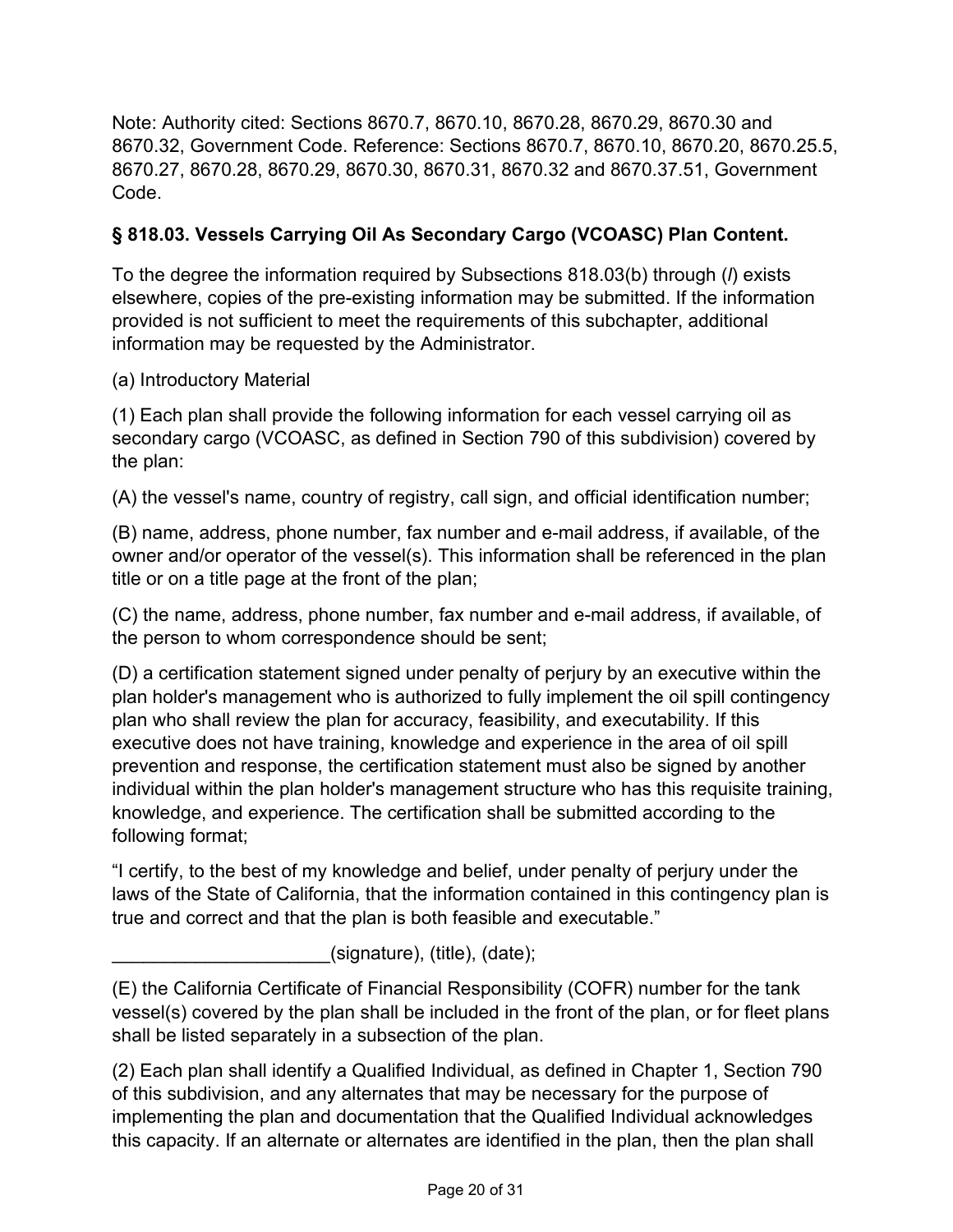also describe the process by which responsibility will be transferred from the Qualified Individual to an alternate. During spill response activities, notification of such a transfer must be made to the State Incident Commander at the time it occurs.

(3) Each plan shall provide the name, address, telephone number and facsimile number of an agent for service of process designated to receive legal documents on behalf of the plan holder and documentation that the agent for services of process acknowledges this capacity. Such agent shall be located in California.

(4) Each plan shall identify and ensure by contract or other approved means a certified Spill Management Team, as described in subchapter 5 of this chapter. The certified spill management team shall be the appropriate tier classification pursuant to section 830.3 of subchapter 5.

(A) The spill management team may have an interim certification for purposes of satisfying contingency plan requirements.

(B) A single spill management team may be listed if it is capable of responding in all geographic regions in which the plan holder operates.

(C) The spill management team may consist of personnel employed by the plan holder or persons affiliated with the plan holder, contracted personnel, or a combination thereof.

(D) If the plan holder contracts for these services, documentation that the Spill Management Team acknowledges this capacity shall be included in the plan.

(5) Each plan shall contain evidence of the contract or other approved means (as defined in Section 790 of this subdivision), verifying that any oil spill response organization(s) that are named in the plan will provide the requisite equipment and personnel in the event of an oil spill. Plan holders shall only contract with an OSRO(s) that has received a Rating by OSPR (as specified in Section 819 of this subchapter) for the booming, on-water recovery and storage, and shoreline protection services required.

### (b) VCOASC Description

(1) Each plan shall describe the vessel's design and operations with specific attention to those areas from which a spill could reasonably be expected to impact the marine waters of California. This description shall include, at a minimum, the following information:

(A) a piping and tank diagram including the location of valves, vents and lines; the age, design, and construction of the vessel; the range of oil products normally carried in each structure; and safety equipment;

(B) a description of the types, physical properties, health and safety hazards and maximum storage or handling capacity of the oil or product carried. A material safety data sheet (MSDS) or equivalent will meet some of these requirements and can be maintained separately aboard the vessel providing the plan identifies its location;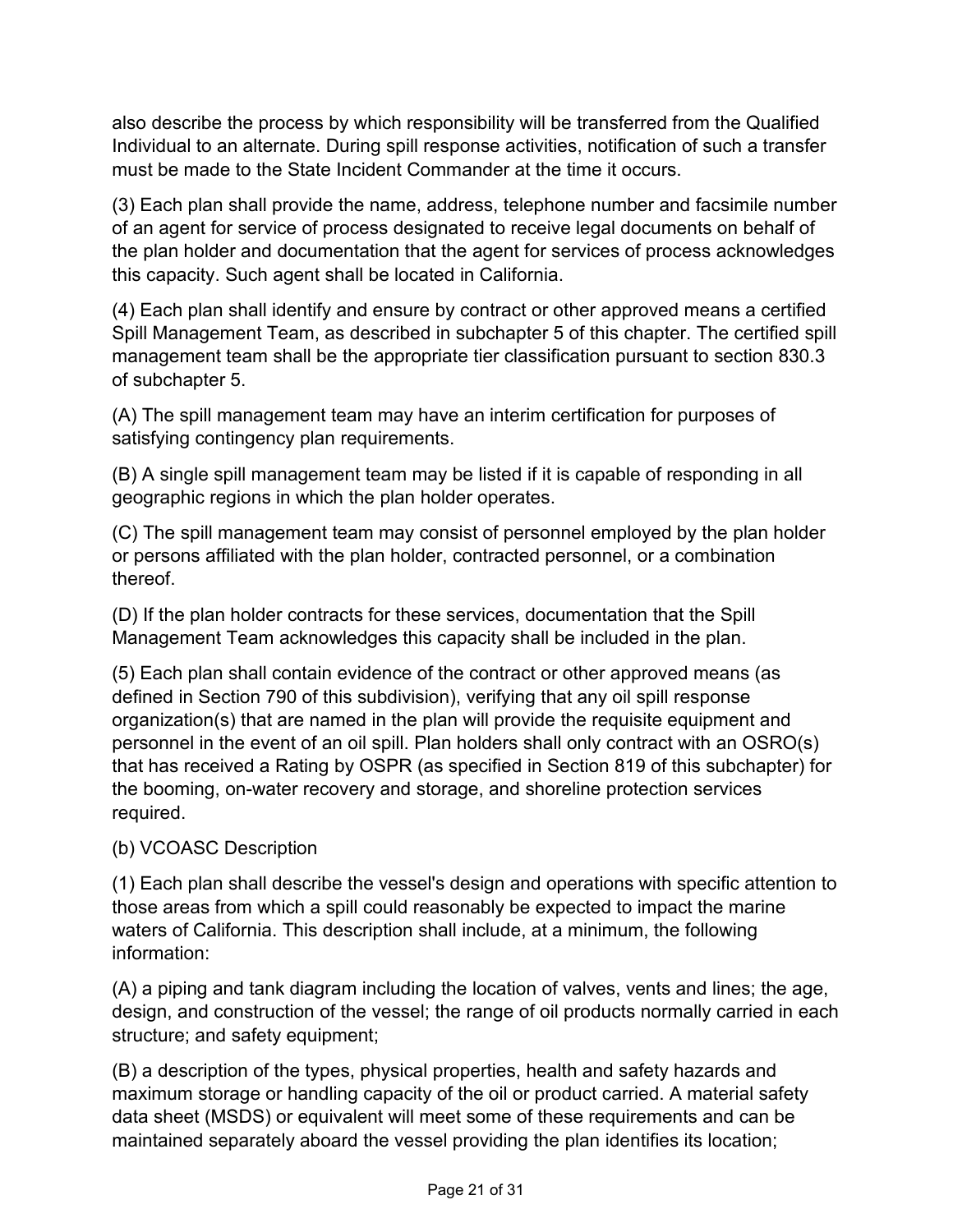(C) the vessel's classification, hull type, gross registered tonnage (GRT), oil cargo capacity, length, draft and beam.

(c) Prevention Measures

(1) Each plan holder shall take all appropriate prevention measures designed to reduce the possibility of an oil spill occurring as a result of allisions, collisions, groundings, explosions or operator error during the operation of the VCOASC. Each plan shall include a summary of the policies, programs, guidelines and/or procedures designed to implement the following:

(A) methods to reduce spills during transfer and storage operations, including overfill prevention measures, and immediate spill containment provision. Any information developed in compliance with Title 33 CFR, Parts 154 and 156 may be substituted for all or part of any comparable prevention measures required by this subsection;

(B) procedures to assure clear communication among all the parties involved during transfer operations;

(C) use of vessel traffic service systems where available;

(D) procedures to be used to avoid the known navigational hazards.

(E) Where a plan holder's VCOASC is engaged in transfer operations at a facility subject to Public Resources Code 8755, and the plan holder is in compliance with State Lands Commission regulations for oil transfer operations, the plan holder shall be considered in compliance with the provisions of this subsection.

(F) The plan holder shall provide additional relevant information to the Administrator upon request.

(2) [Reserved]

(3) At the time the initial contingency plan is submitted, the owner/operator shall either submit a Certificate Of Inspection (COI) issued by the USCG or a certificate issued by a member of the International Association of Classification Societies certified by the International Maritime Organization (IMO) of the most recent vessel inspection, or verify that the vessel has such a certificate and that the certificate is available for review.

(4) The owner/operator shall also submit a Safety Management Certificate to demonstrate compliance with the performance elements in the International Safety Management (ISM) Code subject to IMO Resolution A.741(18), or shall submit proof of compliance with the American Waterways Operators (AWO) Responsible Carrier Program, if applicable.

(d) Planning for the Location of Response Resources

The owner/operator must be prepared to respond to a spill anywhere within the marine waters of California where the VCOASC transits. To determine the regions in which response equipment and personnel must be available, the owner/operator shall include in the plan a description of the VCOASC's normal routes of travel including a list of each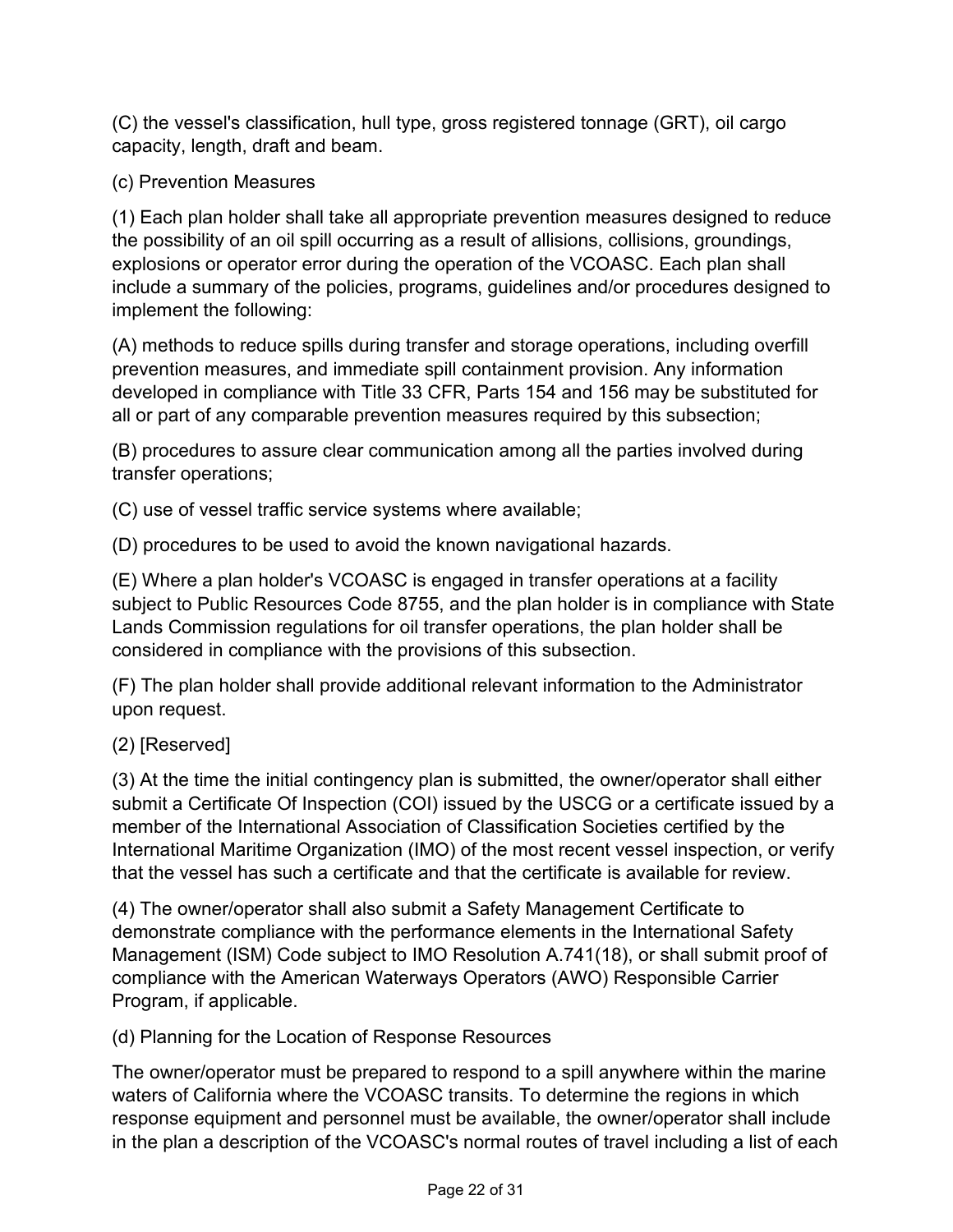of the six Geographic Regions that the VCOASC transits along these routes. OSPR has developed Shoreline Protection Tables (SP Tables (see Section 790)), incorporated by reference herein and posted at OSPR's website) for VCOASC traffic in California's marine waters. Owners/operators shall meet the response resource and time frame requirements for the appropriate Small Harbor from the SP Tables when contracting for shoreline protection services.

## (e) Containment Booming and On-Water Recovery

Each plan holder must contract for containment booming and on-water recovery response resources up to their Response Planning Volume for all potential spills from the VCOASC that could reasonably be expected to impact the marine waters of California. Additionally, each plan must also demonstrate response capability sufficient to address potential spills in each Geographic Response Area (GRA), if available, or Geographic Region through which the vessel may transit. (GRA's are geographic subdivisions of ACP area.) To determine the amount of response resources for containment booming and on-water recovery, each plan holder must calculate a Response Planning Volume as outlined below:

(1) Reasonable Worst Case Spill

To calculate the Response Planning Volume, it is first necessary to determine the reasonable worst case spill for each vessel. The reasonable worst case spill is calculated as 30% of the vessel's total cargo capacity of petroleum products.

(2) Persistence and Emulsification Factors

(A) The reasonable worst case spill volume is then multiplied by a persistence factor relative to the most persistent type of oil that each VCOASC carries over the marine waters of California. The persistence factors are specified below:

| Oil Group                        | Group 1 | Group 2 | Group 3 | Group 4 |
|----------------------------------|---------|---------|---------|---------|
| Persistence<br><b>Multiplier</b> | .20     | .50     | .50     | .50     |

(B) Emulsification Factors: The volume determined from the calculation above is then multiplied by one of the following emulsification factors, again, based on the type of oil.

| Oil Group                           | Group 1 | Group 2 | Group 3     | Group 4 |
|-------------------------------------|---------|---------|-------------|---------|
| Emulsification<br><b>Multiplier</b> | л       | ◢       | ິດ C<br>Z.U | л       |

(C) Response Planning Volume

The total determined by this calculation is a Response Planning Volume.

1. The Response Planning Volumes to be used to determine the amount of equipment and services required shall be the greater of the amount necessary to address the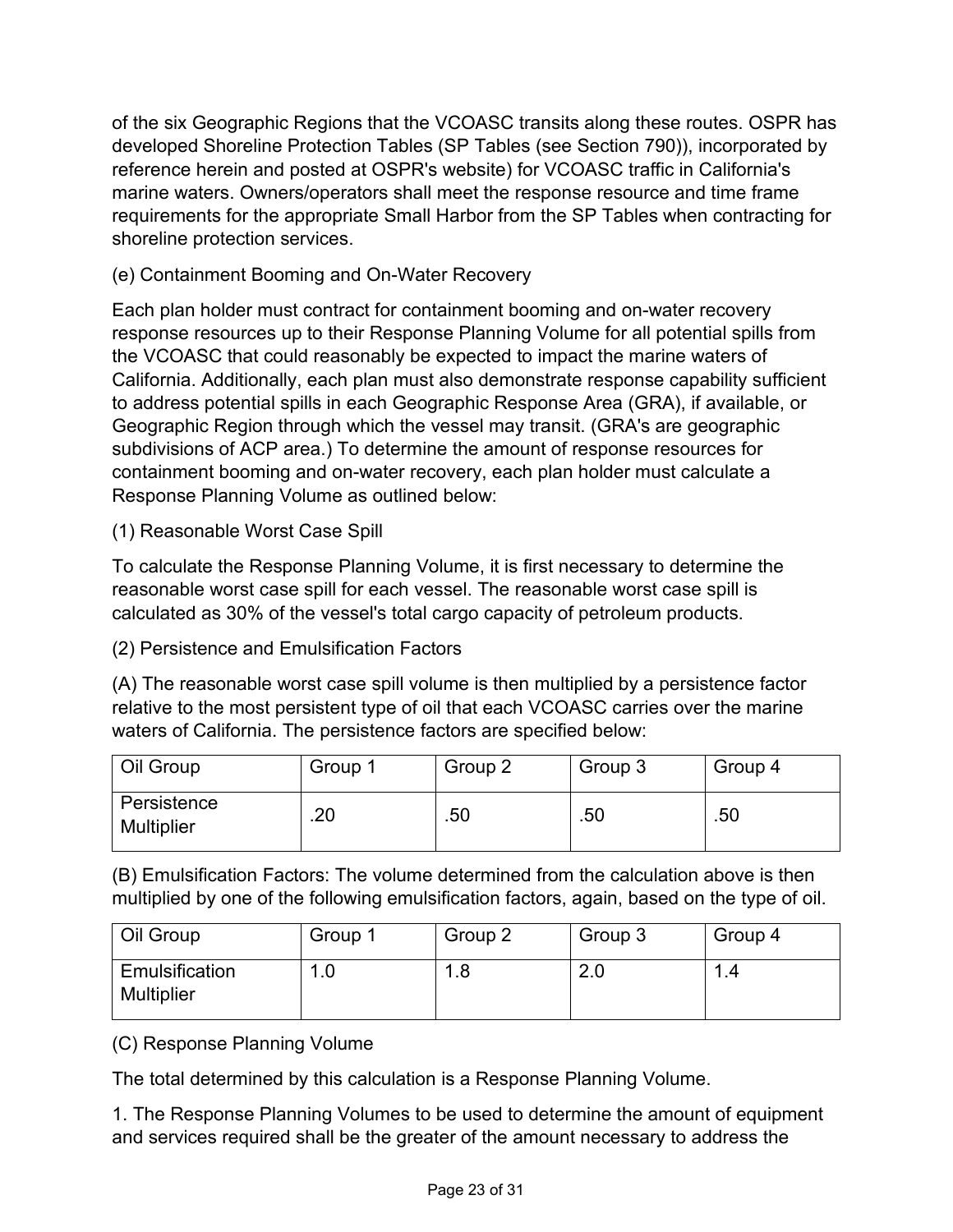Response Planning Volume as calculated in Subsections 818.03(e)(1) - (2) or the Planning Volume for On-water Recovery for Inland/Near-shore Environment calculated for the vessel's federal response plan prepared pursuant to 33 CFR, Part 155.1045. The Planning Volume for On-water Recovery is the Adjusted Volume from the federal calculations determined prior to establishing response tiers utilizing the mobilization factors.

2. The calculations used to determine the Response Planning Volume shall be included in the plan.

(3) Response Capability Standards

The equipment and personnel necessary to address the Response Planning Volume is brought to the scene of the spill over a period of time. The timeframes are dependent upon the GRA or Geographic Region in which the VCOASC transits.

The standards set forth in this section may not reflect the exigencies of actual spill response. However, these are the standards that must be used to determine the amount of equipment and personnel that must be under contract or other approved means. Response resources in addition to those under contract must be identified and a call-out procedure in place to access this equipment if the VCOASC has a spill that exceeds the Response Planning Volumes. The owner/operator is ultimately responsible for addressing the entire volume of an actual spill regardless of the planning volumes.

(A) On-Water Daily Recovery Rates and Containment Boom Amounts

1. The total amount of on-water containment and recovery equipment and services required shall be the amount necessary to address the Response Planning Volume determined in Subsection 818.03(e)(2)(C), as follows:

i. VCOASC that transit in High-Volume Ports shall have sufficient on-water containment and recovery equipment and services to respond to 10% of the calculated Response Planning Volume (as calculated in Sections 818.03(e)(1)-(2)) at the scene of the spill within two hours. There shall be sufficient on-water containment and recovery equipment and services to respond to the remaining Response Planning Volume within 12 hours.

ii. VCOASC operating in Facility Transfer areas or the Santa Barbara Channel area shall have sufficient on-water containment and recovery equipment and services to respond to 10% of the calculated Response Planning Volume (as calculated in Sections 818.03(e)(1)-(2)) at the scene of the spill within 12 hours. There shall be sufficient onwater containment and recovery equipment and services to respond to the remaining Response Planning Volume within 36 hours.

iii. VCOASC that transit along the Balance of the Coast shall have sufficient on-water containment and recovery equipment and services to respond to 10% of the calculated Response Planning Volume (as calculated in Sections 818.03(e)(1)-(2)) at the scene of the spill within 18 hours. There shall be sufficient on-water containment and recovery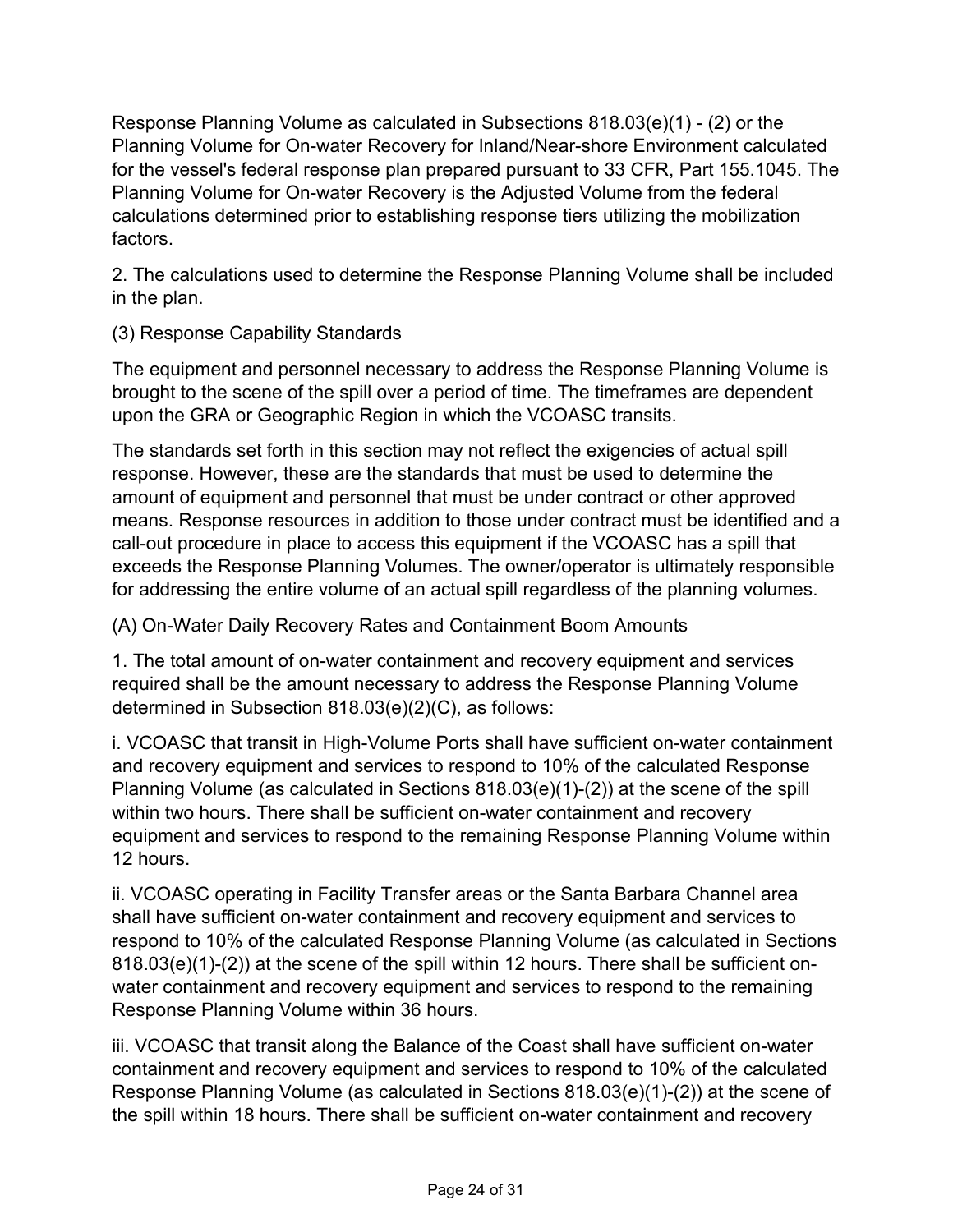equipment and services to respond to the remaining Response Planning Volume within 36 hours.

# (4) Transfer Operations

Each plan shall demonstrate that the VCOASC owner/operator owns or has access to sufficient and appropriate boom, trained personnel and equipment, maintained in a stand-by condition, such that at least 600 feet of boom can and will be deployed for the most effective containment immediately, but no longer than 30 minutes after the discovery of a spill. Additionally, each plan holder shall identify the equipment, personnel and procedures such that an additional 600 feet of boom can and will be deployed within one hour for the most effective containment in the event of an oil spill. Response resources owned or under contract to the marine facility or vessel engaged in oil transfer operations may be used to meet this requirement.

(5) On-Water Response Equipment and Services

(A) Each plan shall demonstrate that the VCOASC owner/operator has under contract or other approved means (as defined in Section 790 of this subdivision) access to all necessary response resources to comply with the Response Capability Standards for containment booming and on-water recovery established pursuant to Subsection 818.03(e). The amount of response equipment required will take into account the effective daily recovery capacity (as defined in Chapter 1, Section 790 of this subdivision) of the oil recovery equipment.

(B) The equipment identified for a specific area must be appropriate for use in that area given the limitations of the geography, bathymetry, water depths, tides, currents and other local environmental conditions. For those areas that require shallow-water response capability (refer to the relevant U.S. Coast Guard Area Contingency Plan), the plan shall provide for an adequate number of shallow-draft vessels (as defined in Section 815.05 of this subchapter) to be owned or under contract or other approved means and available to respond to provide shoreline protection of all sensitive sites identified in the trajectory analysis conducted as part of the Environmental Consequence analysis. Additionally, the equipment identified shall also be appropriate for use on the type of oil identified. To the extent that the following information is provided by a Rated OSRO, evidence of a contract or other approved means with a Rated OSRO will suffice:

1. the location, inventory and ownership of the equipment to be used to fulfill the response requirements of this subchapter;

2. the manufacturer's rated capacities and operational characteristics for each major item of oil recovery equipment;

3. the type and capacity of storage and transfer equipment matched to the skimming capacity of the recovery systems;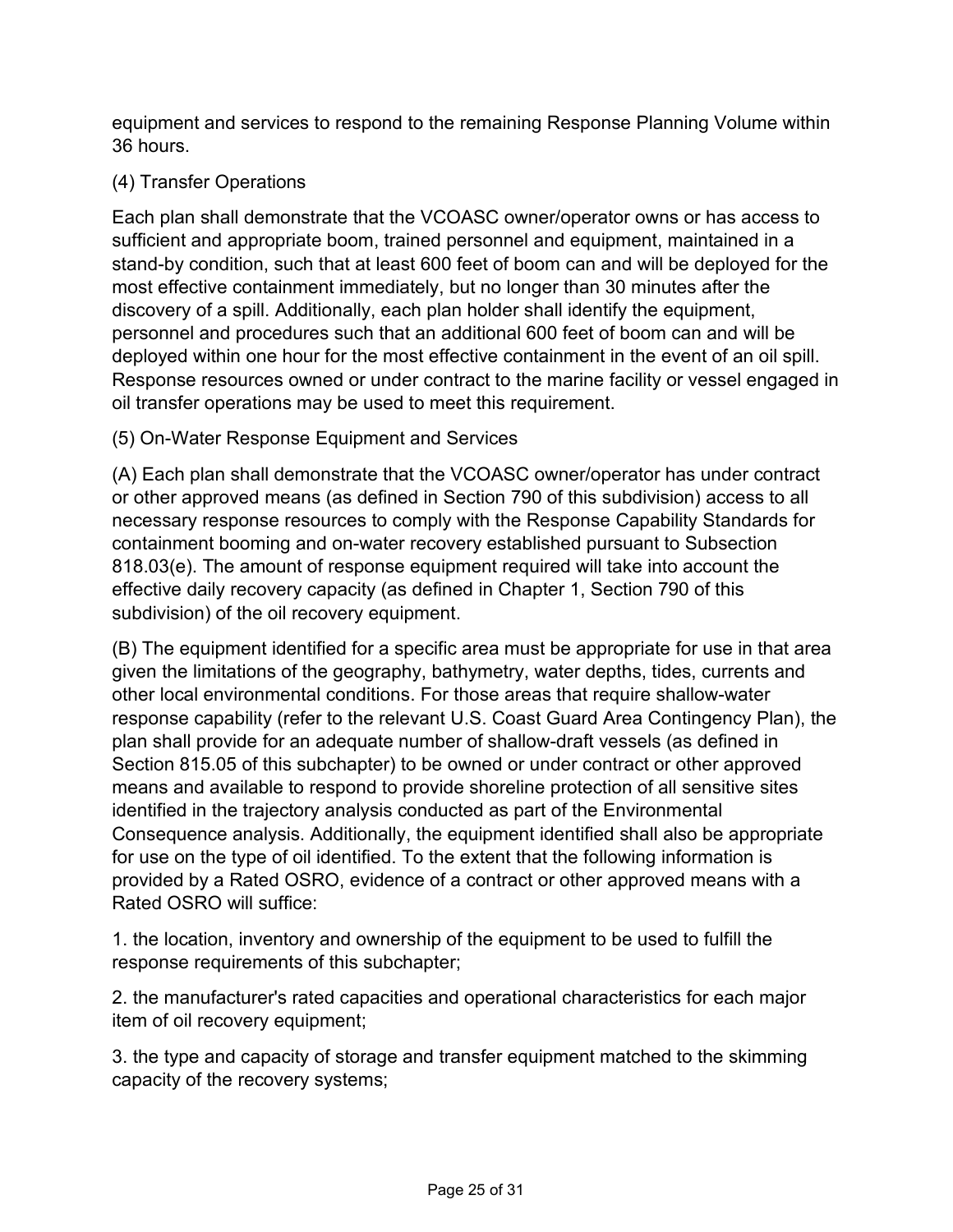4. the effective daily recovery capacity (as defined in Chapter 1, Section 790 of this subdivision) for each major piece of on-water recovery equipment listed, as well as the effective daily recovery capacity for the skimming systems as a whole.

i. A request may be submitted to the Administrator to review the effective daily recovery capacity for a piece of equipment if it can be shown that the equipment has a different capacity than the derating factor allows.

ii. The Administrator's decision regarding a change in the effective daily recovery capacity for a piece of equipment will be issued as soon as administratively feasible.

5. vessels designated for oil recovery operations, including skimmer vessels and vessels designed to tow and deploy boom;

6. procedures for storage, maintenance, inspection and testing of spill response equipment under the immediate control of the operator;

#### (f) Shoreline Protection

Each plan must provide for shoreline protection in the Small Harbor the VCOASC may transit. Each plan shall demonstrate through contracts(s) or other approved means, the response resources necessary to protect each type of shoreline and all applicable sensitive sites as outlined in the appropriate Small Harbor as listed in the SP Tables (see Section 790), incorporated by reference herein. The SP Tables shall be reviewed, and updated if needed, annually by OSPR staff. using the procedures outlined in the Administrative Procedure Act.

(1) Shoreline Protection Requirements for Vessels Operating in Small Harbors

Included in the SP Tables is a listing of Small Harbors throughout the state. The requirements in the Small Harbor Table apply to all vessels over 300 GT that operate in the small harbors as listed. The following apply to the Small Harbor Table only:

(A) Non-dedicated resources are allowed for shoreline protection for the vessels that operate in these harbors.

(B) The amounts of boom, boats and staff, as listed, are required for the vessels that operate in these harbors. In some locations additional response resources may be required for included or adjacent sensitive sites if this has been identified in the applicable ACPs.

(C) Resource requirements can be met either with pre-positioned equipment (as identified in the owner/operator's Contingency Plan) or by a contract with a Rated OSRO. Advance notice to the OSRO is required before the plan holder can begin operating in the small harbor.

(D) Unless otherwise specified in the Small Harbor Table, anytime that a vessel over 300 GT operates in these small harbors, that vessel shall have a contract or other approved means for a minimum of 2,500 feet of boom that can be deployed in 6 hours.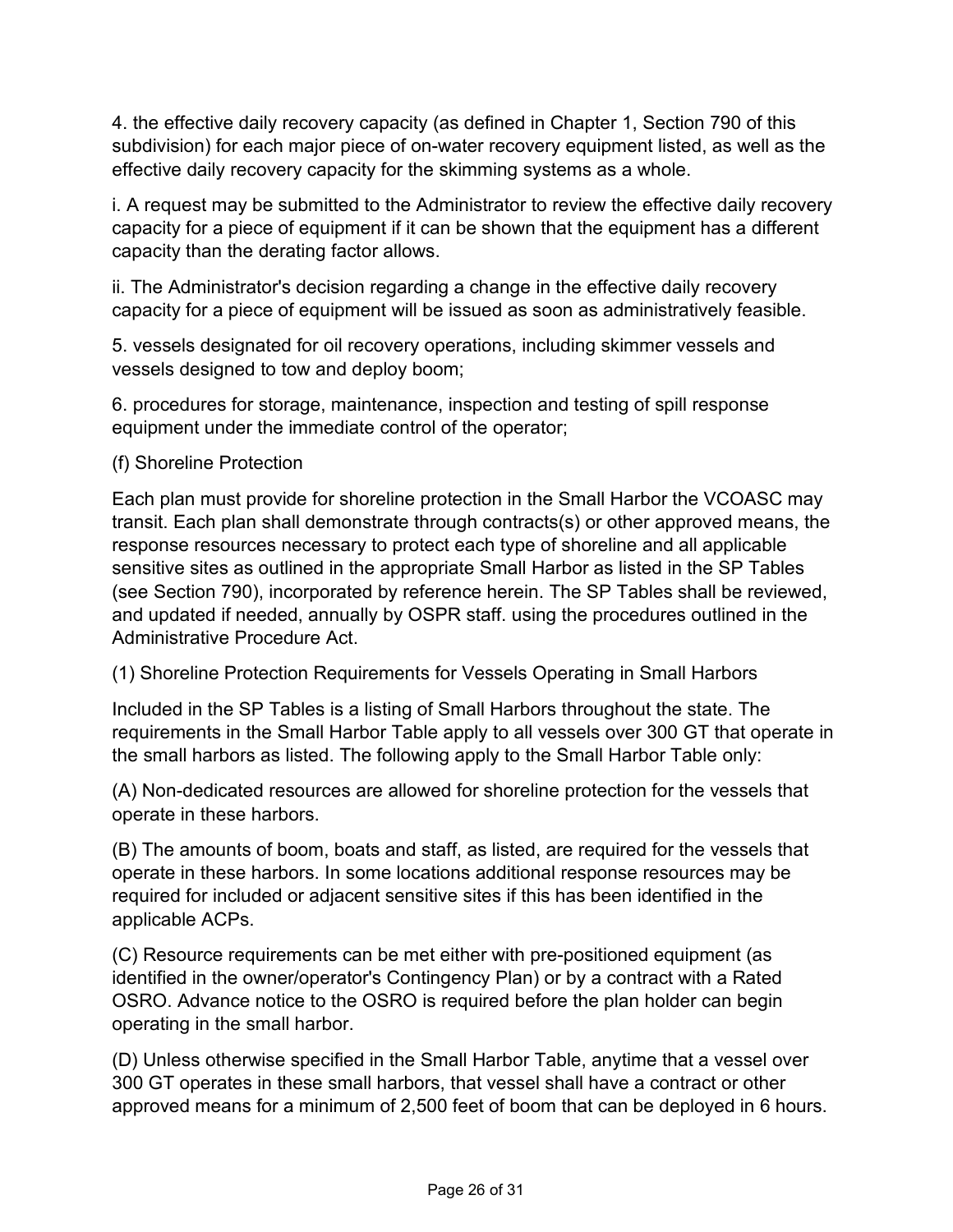(E) An owner/operator may propose lesser amounts of shoreline protection resources than that listed in the Small Harbor Table, for carrying out planned projects in the Balance of the Coast, upon petitioning and approval of the Administrator. The proposal may be tested by the Administrator anytime prior or subsequent to plan approval.

# (2) Shoreline Clean-Up

(A) Each plan shall describe methods to clean up spilled oil and remove it from the environment. The owner/operator shall have a contract or other approved means to provide the appropriate shoreline clean up services. The equipment identified for a specific area must be appropriate for use in that area given the limitations of the bathymetry, geomorphology, shoreline types and other local environmental conditions. Additionally, the equipment identified shall be appropriate to implement all the applicable strategies, and appropriate for use on the type of oil identified. The description shall include:

1. methods for shoreside clean-up, including containment and removal of surface oil, subsurface oil and oiled debris and vegetation from all applicable shorelines, adjacent land and beach types; and

2. measures to be taken to minimize damage to the environment from land operations during a spill response, such as impacts to sensitive shoreline habitat caused by heavy machinery or foot traffic.

### (g) Response Procedures

(1) Each plan shall describe the organization of the VCOASC's certified spill management team. An organizational diagram depicting the chain of command shall also be included. Additionally, the plan shall describe the method to be used to integrate the plan holder's organization into the State Incident Command System and/or the Unified Command Structure as required by Title 8, California Code of Regulations, Subsection 5192(q)(3)(A).

(A) The plan holder may utilize the procedures outlined in the appropriate and most recent Federal Area Contingency plan when describing how the vessel's chain of command will interface with the State Incident Command System which utilizes the Unified Command.

(2) Each plan shall include a checklist, flowchart or decision tree depicting the procession of each major stage of spill response operations from spill discovery to completion of clean-up. The checklist, flowchart or decision tree shall describe the general order and priority in which key spill response activities are performed.

(3) Each plan shall describe how the owner/operator will provide onboard emergency services before the arrival of local, state or federal authorities on the scene, including:

(A) procedures to control fires and explosions, and to rescue people or property threatened by fire or explosion;

(B) procedures for emergency medical treatment and first aid,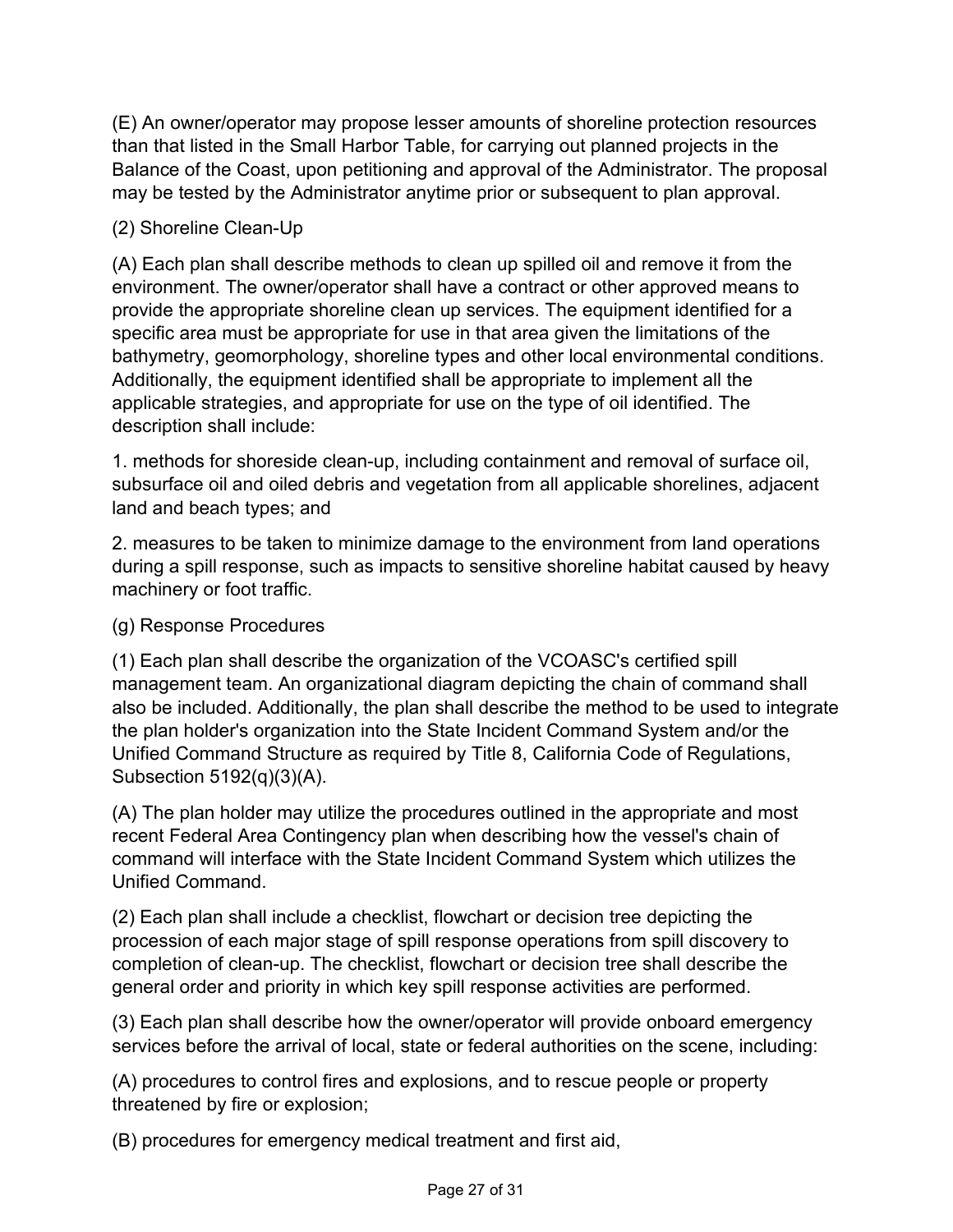(4) Each plan shall describe equipment and procedures to be used by VCOASC personnel to minimize the magnitude of a spill and minimize structural damage which may increase the quantity of oil spilled.

(5) Each plan shall detail the lines of communications between the responsible party, the Qualified Individual and the on-scene commanders, response teams, local, state, and federal emergency and disaster responders, including:

(A) communication procedures;

(B) the communication function (e.g., ground-to-air) assigned to each channel or frequency used;

(C) the maximum broadcast range for each channel or frequency used; and

(D) redundant and back-up systems.

(6) Each plan shall describe the procedures to manage access to the spill response site, the designation of exclusion, decontamination and safe zones, and the decontamination of equipment and personnel during and after oil spill response operations, as required by the California Occupational Safety and Health Administration.

(7) Each plan shall describe the procedures for the evaluation of health and safety concerns and the determination of site safety prior to beginning oil spill response operations and clean-up activities.

(h) Notification Procedures

(1) Each plan shall include a list of contacts to call in the event of a drill, threatened discharge of oil, or discharge of oil. The plan shall:

(A) identify a central reporting office or individual who is responsible for initiating the notification process and is available on a 24-hour basis. The individual making this notification must be fluent in English. The following information must be provided:

1. the individual or office to be contacted;

2. telephone number or other means of contact for any time of the day; and

3. an alternate contact in the event the individual is unavailable.

(B) detail the procedures for reporting oil spills to all appropriate local, state, and federal agencies within each of the six Geographic Regions that the VCOASC transits;

(C) establish a clear order of priority for notification.

(2) Immediate Notification

Nothing in this section shall be construed as requiring notification before response.

(A) Each plan shall include a procedure for contacting the OSRO in each of the six Geographic Regions that the VCOASC transits immediately, but no longer than 30 minutes, after the discovery of a discharge of oil or threatened discharge of oil.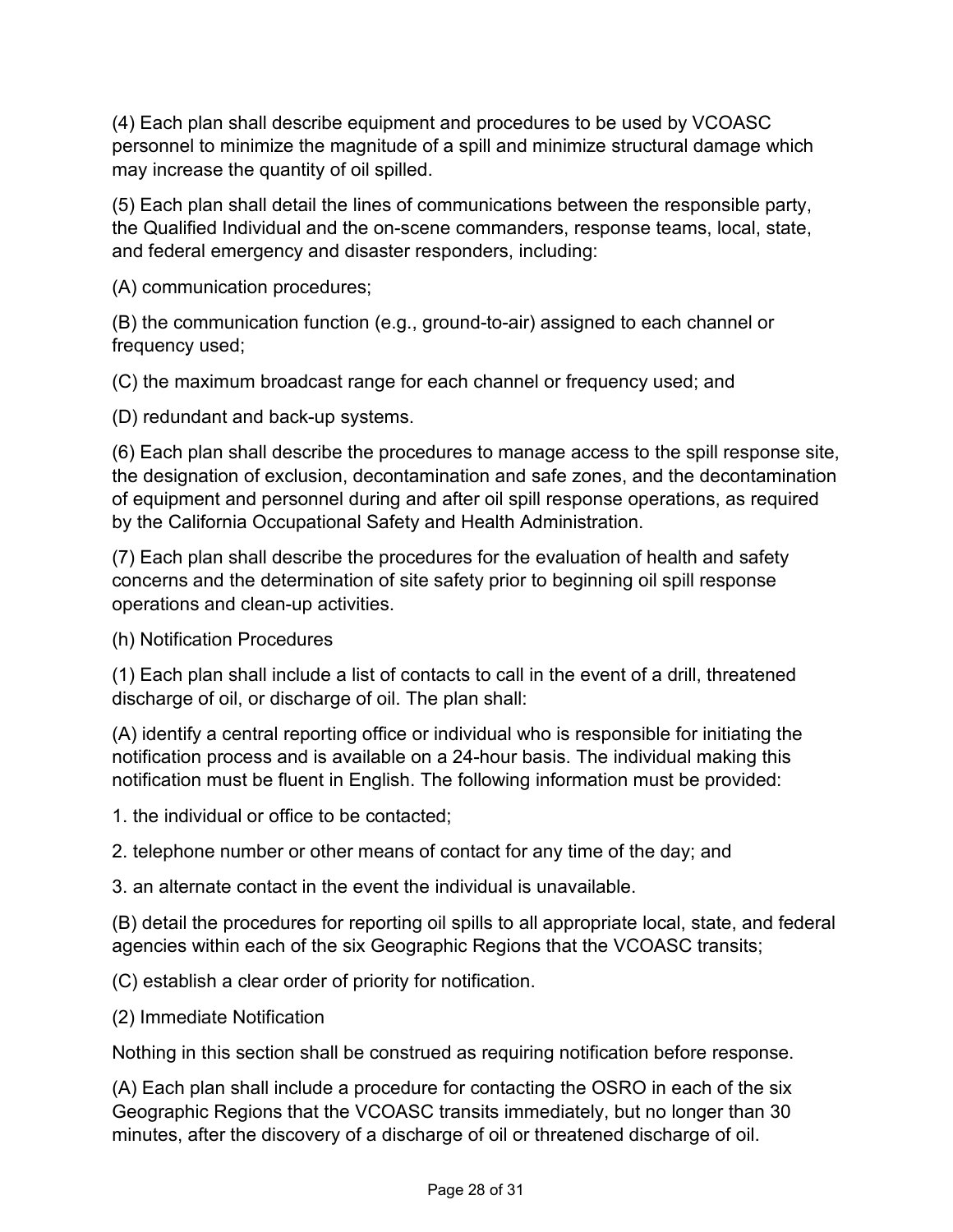(B) Each plan shall include a procedure that ensures that the owner/operator or his/her designee will initiate contact with the Qualified Individual, the California Office of Emergency Services and the National Response Center immediately, but no longer than 30 minutes, after discovery of a discharge of oil or threatened discharge of oil.

(C) Each plan shall include all phone numbers necessary to complete the immediate notification procedures.

(3) Each plan shall identify a call-out procedure to acquire the resources necessary to address spills that cannot be addressed by the equipment that the owner/operator is required to have under contract. Procedures must allow for initiation of the call-out within 24 hours of the incident and must begin as soon as a determination has been made that additional resources are necessary.

(4) Each plan shall provide a checklist of the information to be reported in the notification procedures, including but not limited to:

- (A) VCOASC name, country of registry, call sign, and official number;
- (B) location of the incident;
- (C) date and time of the incident;
- (D) course, speed and intended track of the VCOASC;
- (E) the nature of the incident;

(F) an estimate of the volume of oil spilled and the volume at immediate risk of spillage;

(G) the type of oil spilled, and any inhalation hazards or explosive vapor hazards, if known;

- (H) the size and appearance of the slick;
- (I) prevailing weather and sea conditions;
- (J) actions taken or planned by personnel on scene;
- (K) current condition of the VCOASC;
- (L) injuries and fatalities; and
- (M) any other information as appropriate.

(5) Reporting of a spill as required by Section 818.03(h)(2) shall not be delayed solely to gather all the information required by Subsection 818.03(h)(4).

(6) An updated estimate of the volume of oil spilled and the volume at immediate risk of spillage shall be reported to the California Office of Emergency Services whenever a significant change in the amount reported occurs, but not less than every 12 hours within the first 48 hours of response. The State Incident Commander and/or the Federal On-Scene Coordinator through the Unified Command shall have the option of increasing or decreasing this timeframe, as needed. Updated spill volume information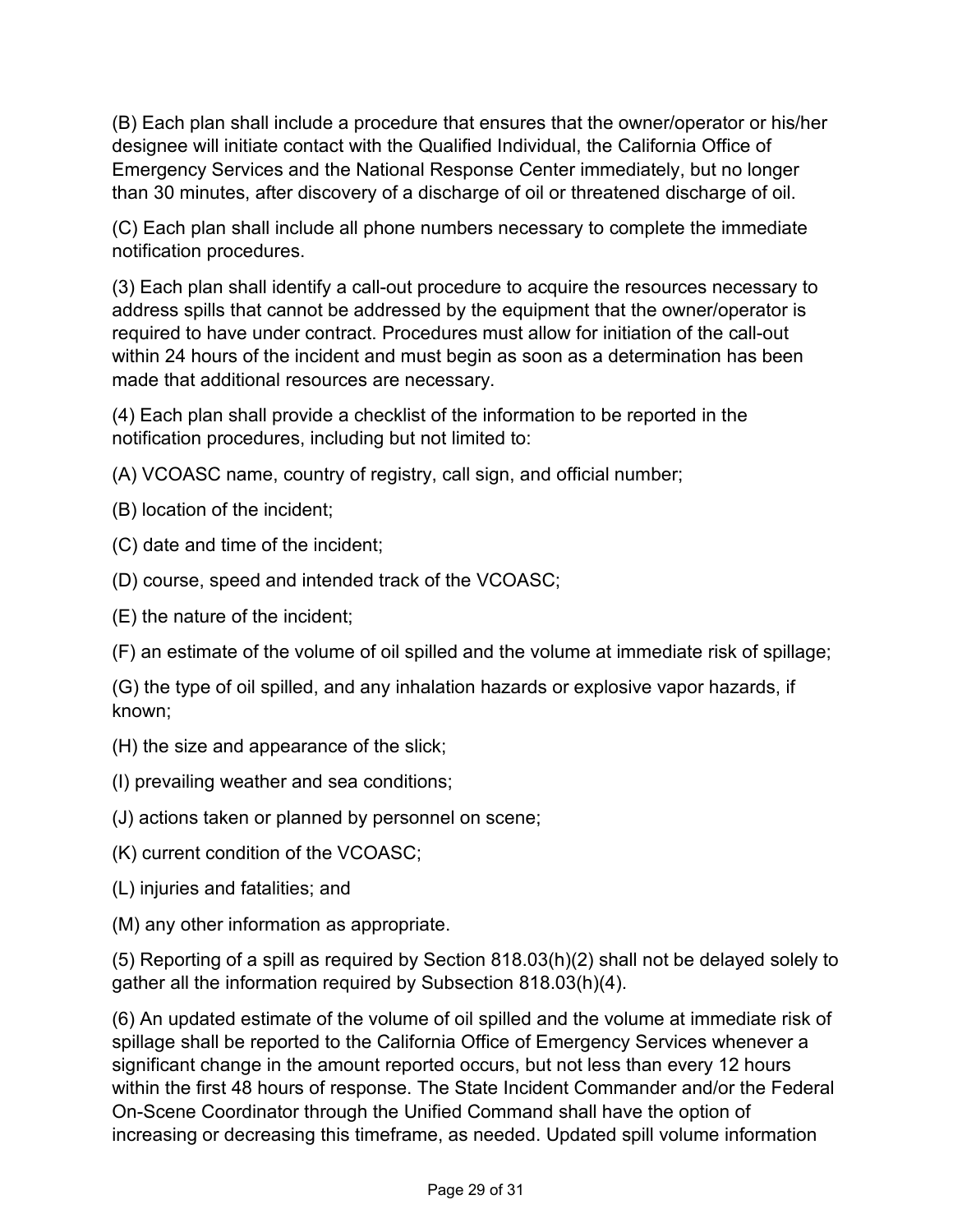included in the Incident Action Plan developed through the Unified Command will meet the requirements of this subsection.

(i) Temporary Storage and Waste Management

(1) Each plan shall identify sufficient temporary storage for all recovered oil or all oily waste, or identify facilities that would be able to accept the recovered oil or oily waste for recycling or other means of waste management. Sufficient storage shall be no less than two times the required Response Capability Standards as determined in Subsection 818.03(e)(3).

(2) Each plan shall identify the party that shall maintain responsibility for recovered oil and oily waste for the purposes of temporary storage.

(3) Each plan shall describe site criteria and methods used for temporary storage of recovered oil and oily wastes generated during response and clean-up operations, including known available sites.

(4) Each plan shall identify all applicable permits, and all federal, state and local agencies responsible for issuing those permits for transit, temporary storage and ultimate waste management of all hazardous waste products likely to result from an oil spill.

(5) Each plan shall include information which could expedite the state approval process for the use of temporary waste storage sites, including a list of appropriate contacts and a description of procedures to be followed for each approval process.

(j) Wildlife Rehabilitation Requirements

Each plan shall describe how oiled wildlife care will be provided by one of the following approved means:

(1) Utilize the California Oiled Wildlife Care Network (OWCN) to meet oiled wildlife care requirements: or

(2) describe procedures that clearly outline how oiled wildlife care will be provided. The equipment, facilities, and personnel necessary to implement these procedures must be identified and assured by contract for each geographic region covered by the plan. Standards and written protocols for wildlife care must comply with all applicable State and federal laws.

### (k) Training

(1) Each plan shall provide that all appropriate personnel directly responsible to the owner/operator shall receive training in the use and operation of oil spill response and clean-up equipment. The plan shall describe:

(A) the type and frequency of training that each individual in a spill response position receives to achieve the level of qualification demanded by their job description;